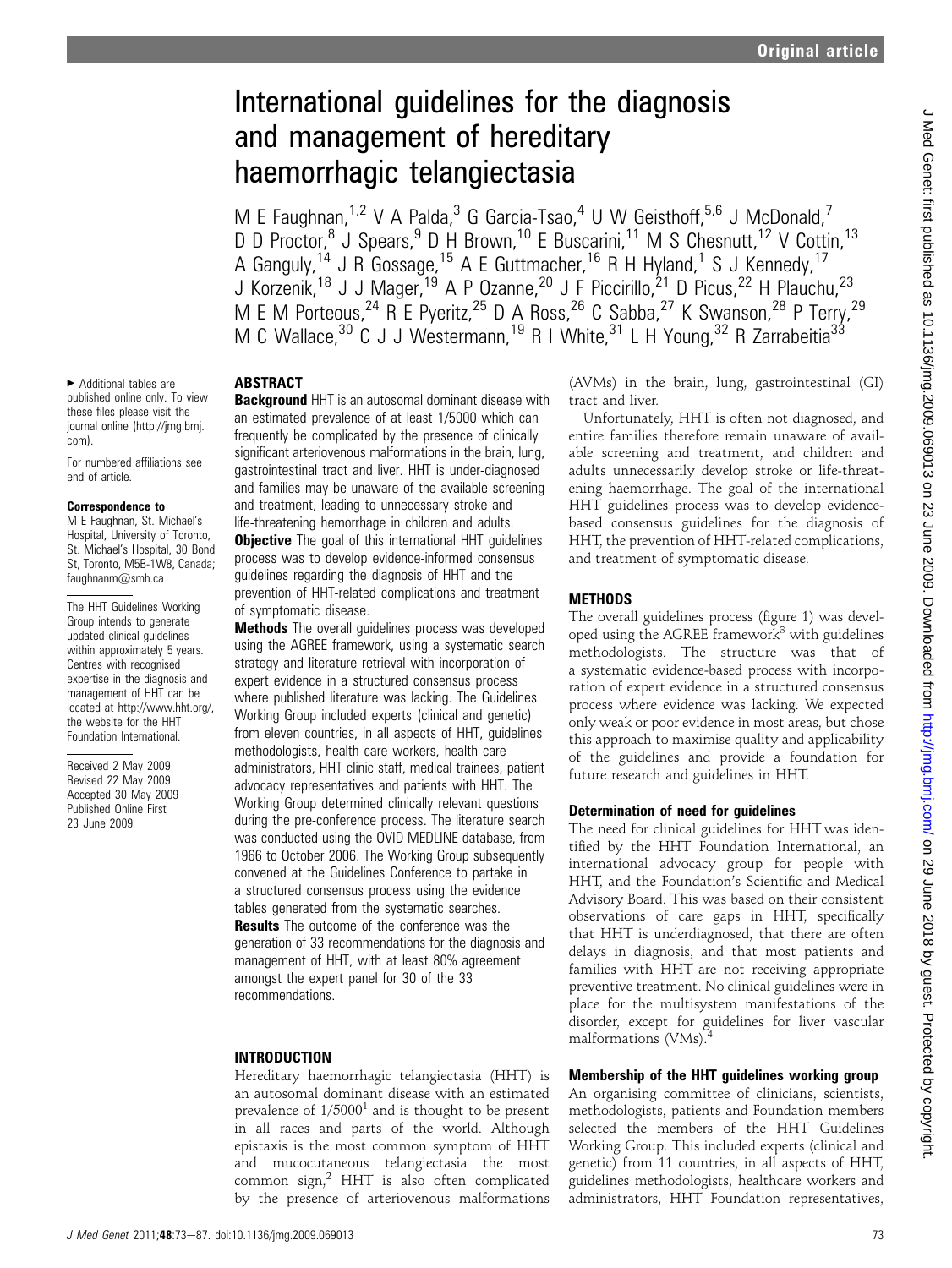

Figure 1 The adopted process of guideline development. HHT, hereditary haemorrhagic telangiectasia.

and patients with HHT. Each member was also a member of a topic subgroup (diagnosis, epistaxis, cerebral vascular malformations (CVMs), pulmonary AVMs (PAVMs), GI bleeding and liver VMs). Patients contributed to the development of the clinically relevant questions and the recommendations, with particular input regarding values around recommendations.

# Determination of clinically relevant questions

During the pre-conference process, the topic subgroups worked by email to develop clinically relevant questions. The subgroups circulated and edited these through several iterations. These formed the basis for the literature review.

# Background preparation

A literature search was conducted using the OVID Medline database from 1966 to October 2006 to identify relevant English-language publications, using the search strategies as outlined in table AI (see online). Hand searches of relevant

articles and reviews were also performed for each clinically relevant question. Bibliographies of retrieved publications were reviewed to identify sources not obtained in our search. Publications in abstract form were included to minimise publication bias. One author (MEF) and the literature review assistant (J Silver) independently reviewed abstracts, and any relevant studies were pulled for review. Inclusion and exclusion criteria for study selection are listed in table AI (see online). Results from selected studies were extracted into evidence tables, and, along with original papers, were sent to participants for review and to determine if any relevant literature was missing.

# Determination of clinical recommendations

Participants convened at the Guidelines Conference to take part in a structured consensus process using the evidence tables. With the assistance of professional guidelines facilitators, topic subgroups prioritised clinically relevant questions and then generated recommendations for these. All participants assembled afterwards to vote for all generated recommendations. Those recommendations achieving less than 80% agreement were further discussed, revised again with a facilitator, and voted on again. Wording of recommendations was considered final, and they are presented with the percentage agreement obtained on the final vote. Priorities for future research were also identified during the process (see online table AII).

# Grading of evidence

Each recommendation was graded to indicate the level of evidence available using the classification system of the Canadian Task Force on the Periodic Health Examination<sup>5</sup> (table 1). In addition, values around recommendations were generated using the GRADE instrument,6 7 and these were reported as 'strength of the recommendation'. The 'strength of the recommendation' incorporated evidentiary and non-evidentiary factors, including baseline risks of outcomes, benefits of treatment, potential harms of treatment, certainty of point estimates, and levels of evidence. Values were also incorporated, such as the importance of certain outcomes to stakeholders and other factors such as availability of certain tests.

# General organisation

The pre-conference process occurred by email over 6 months leading up to the 2-day Guidelines Conference near Toronto, Canada, in November 2006. The Conference was held in a facility with anonymous key pad voting technology. The large group sessions were recorded (audio) and minuted.

# Preparation of report

Topic leaders generated each area of this article, which was then revised by MEF, VP and the topic members for each group, and then reviewed by the other authors. The literature search

|  | <b>Table 1</b> Categorisation of the quality of evidence |  |  |  |  |
|--|----------------------------------------------------------|--|--|--|--|
|--|----------------------------------------------------------|--|--|--|--|

| <b>Quality of</b><br>evidence | <b>Description</b>                                                                                                                              |
|-------------------------------|-------------------------------------------------------------------------------------------------------------------------------------------------|
|                               | Evidence obtained from at least one properly randomised, controlled trial                                                                       |
| $II-1$                        | Evidence obtained from well-designed controlled trials without<br>randomisation                                                                 |
| $II-2$                        | Evidence obtained from well-designed cohort or case-control analytical<br>studies, preferably from more than one centre or research group       |
| II-3                          | Evidence obtained from comparison between times and places with or<br>without the intervention, or dramatic results in uncontrolled experiments |
| Ш                             | Opinions of respected authorities, based on clinical experience,<br>descriptive studies, or reports of expert committees                        |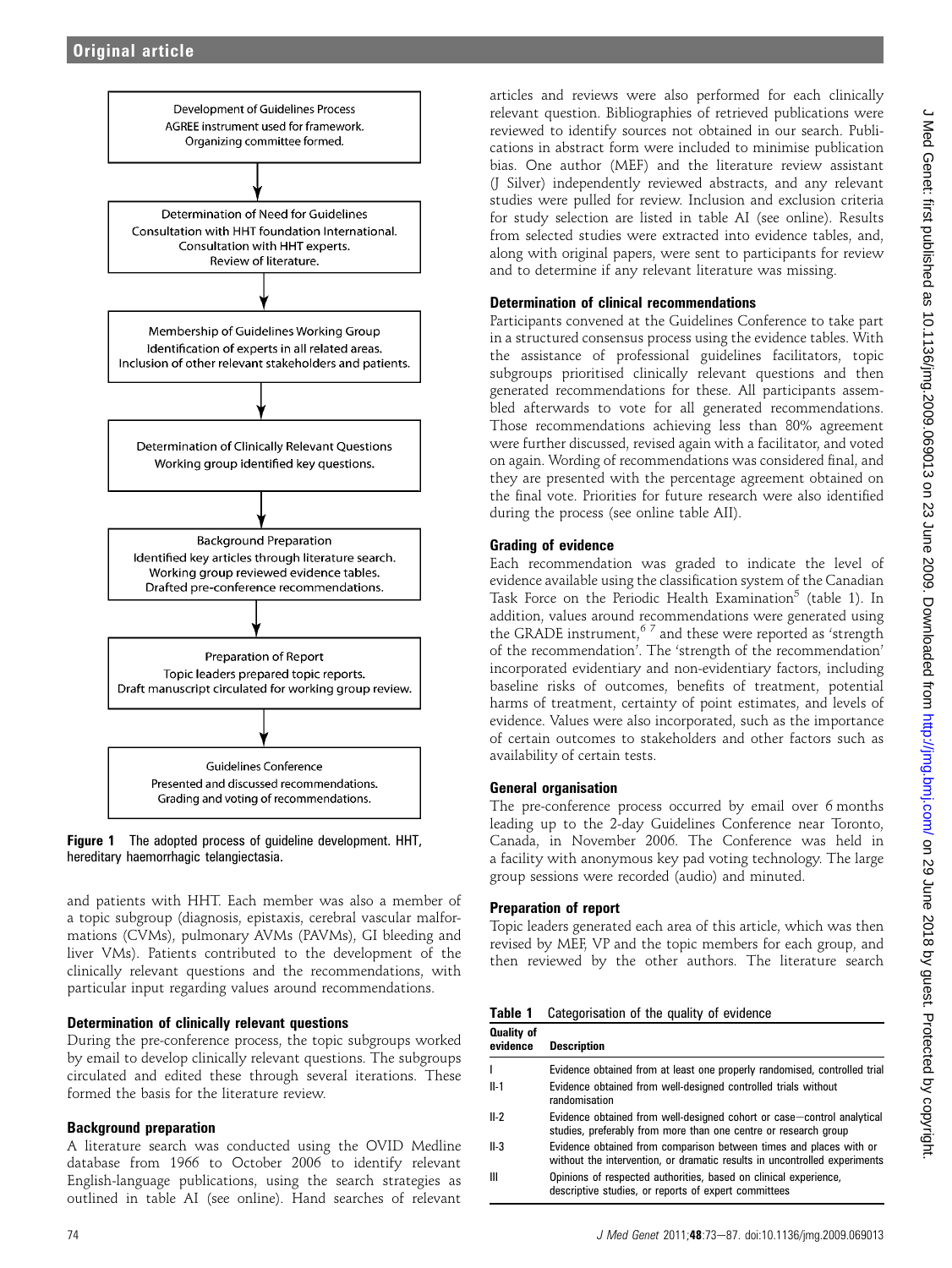|                                   |  |  | Table 2 Curaçao Criteria for clinical diagnosis of hereditary |  |  |
|-----------------------------------|--|--|---------------------------------------------------------------|--|--|
| haemorrhagic telangiectasia (HHT) |  |  |                                                               |  |  |

| Criteria                | <b>Description</b>                                                                                     |
|-------------------------|--------------------------------------------------------------------------------------------------------|
| Epistaxis               | Spontaneous and recurrent                                                                              |
| Telangiectases          | Multiple, at characteristic sites: lips, oral cavity, fingers, nose                                    |
| <b>Visceral lesions</b> | Gastrointestinal telangiectasia, pulmonary, hepatic, cerebral or<br>spinal arteriovenous malformations |
| <b>Family history</b>   | A first-degree relative with HHT according to these criteria                                           |

referenced was that obtained in October 2006. At the time of final manuscript review, two steps were taken to ensure that no generated recommendation needed immediate revision. Firstly, a literature search for any interim randomised controlled trials in HHT was performed, which revealed none. Secondly, the Working Group was polled for knowledge of any recent publications that would lead to a significant change in any of the recommendations, and none were identified.

# Role of funding sources

Although the funding organisations were not directly involved in the generation of the recommendations, some of the participants in the guidelines process were also board members of the HHT Foundation International and its Scientific and Medical Advisory Board. The other funding sources had no role in the design, conduct and reporting of the study or in the decision to submit the results for publication.

# DIAGNOSIS OF HHT **Background**

Making the diagnosis of HHT in a patient allows the appropriate screening and preventive treatment to be undertaken in the patient and their affected family members. HHT has traditionally been diagnosed on the basis of its clinical features, but can now also be diagnosed using genetic testing. We reviewed the evidence and expert experience for clinical and genetic diagnosis in HHT.

The clinical diagnostic features of HHT have been identified by describing the clinical presentation of patients who have known or suspected HHT and their close relatives. The average age of onset for epistaxis is 12 years, with nearly 100% affected by age 40 years.<sup>2 8–10</sup> Most patients report the appearance of telangiectasia of the mouth, face or hands  $5-30$  years after the onset of nose bleeds, most commonly during the third decade. Unfortunately, there are no longitudinal natural history studies of HHT clinical manifestations and how these might vary with genotype.

In 2000, consensus clinical diagnostic criteria known as the Curaçao Criteria were published $11$ <sup>T</sup> (table 2). Using these criteria, a diagnosis of HHT is considered 'definite' if three or more criteria are present, 'possible or suspected' if two criteria are present, and 'unlikely' if 0 or 1 criterion is present.

There have been no studies reporting sensitivity and specificity of the Curaçao Criteria, but the expert panel agreed that the Curaçao Criteria are particularly helpful in two situations: (1) discriminating affected from non-affected older adults and (2) ruling-in the diagnosis in younger adults and children. The expert panel was specifically concerned about the risk of missing diagnoses in children and young adults, who might have no epistaxis or visible telangiectases, yet have undiagnosed PAVMs or CVMs.<sup>12</sup> It is in these groups that genetic testing should be most useful.

The goal of genetic testing for HHT is to clarify the specific HHT mutation in an HHT family, allowing diagnosis among those relatives (often children and young adults) who do not meet clinical diagnostic criteria. Genetic testing is performed first on the index case in the family and involves DNA sequencing and deletion/duplication analysis of the coding exons of the endoglin gene (ENG, HHT1) and the activin A receptor type II-like 1 gene (ACVRL1, HHT2). Mutations in these genes account for the majority of cases of HHT. At least two other HHT loci have been described, although specific genes at these loci are not yet identified.<sup>13 14</sup> Mutations in the SMAD4 gene can cause a rare syndrome which combines juvenile polyposis and HHT.<sup>15</sup> Genetic testing in HHT is complex relative to many other genetic conditions because a mutation in one of multiple genes can cause the condition, not all genes that can cause HHT have been discovered, and there are no 'common mutations', with most families having their own 'private' HHT mutation.

Several authors have reported<sup>16 17</sup> a clinical sensitivity/ mutation detection rate of  $\sim$  75% for sequence analysis of ENG and ACVRL1. Use of an additional method to detect large deletion/duplication mutations increases the detection rate by  $\sim$  10%.<sup>16 17</sup> Recent reports suggest that about 1–3% of patients clinically diagnosed with HHT will have a mutation detected in the SMAD4 gene, or about 10% of those who test negative for ENG and  $ACVRL1$  mutations.<sup>17-19</sup>

There is considerable clinical overlap between patients/families with ENG mutation and those with ACVRL1 mutation, with VMs reported in similar organs in both types.<sup>20-22</sup> The expert panel agreed that ENG versus ACVRL1 genotype should not significantly influence screening recommendations for VMs. Most HHT patients/families with SMAD4 mutation reported to date have juvenile polyposis and are therefore at risk of GI malignancy.15 18

There is currently no evidence about the effect of prenatal testing for HHT and no consensus among experts about how fetal diagnosis might alter pregnancy or delivery management. Expert experience is that prenatal diagnosis is not commonly sought in HHT, and is most often requested as an alternative to postnatal diagnostic testing when there is already another reason for performing prenatal testing.

Table 3 Level II study of screening tests for pulmonary arteriovenous malformations (PAVMs) in patients with hereditary haemorrhagic telangiectasia (HHT), using reference standard

| Study                             | No of<br>subiects | <b>Prevalence</b><br>of PAVMs | Reference<br>standard | Test         | Sensitivity | <b>Specificity</b> |
|-----------------------------------|-------------------|-------------------------------|-----------------------|--------------|-------------|--------------------|
| Cottin et al (2004) <sup>82</sup> | 105               | 45%                           | CT or PA              | TTCE         | 93%         | 52%                |
|                                   |                   |                               |                       | Chest x-ray  | 70%         | 98%                |
|                                   |                   |                               |                       | A-a gradient | 68%         | 98%                |

A-a gradient, alveolar-arterial gradient calculated from arterial blood gas on room air; CT, CT of the chest; PA, diagnostic pulmonary angiography; TTCE, transthoracic contrast echocardiography (using agitated saline).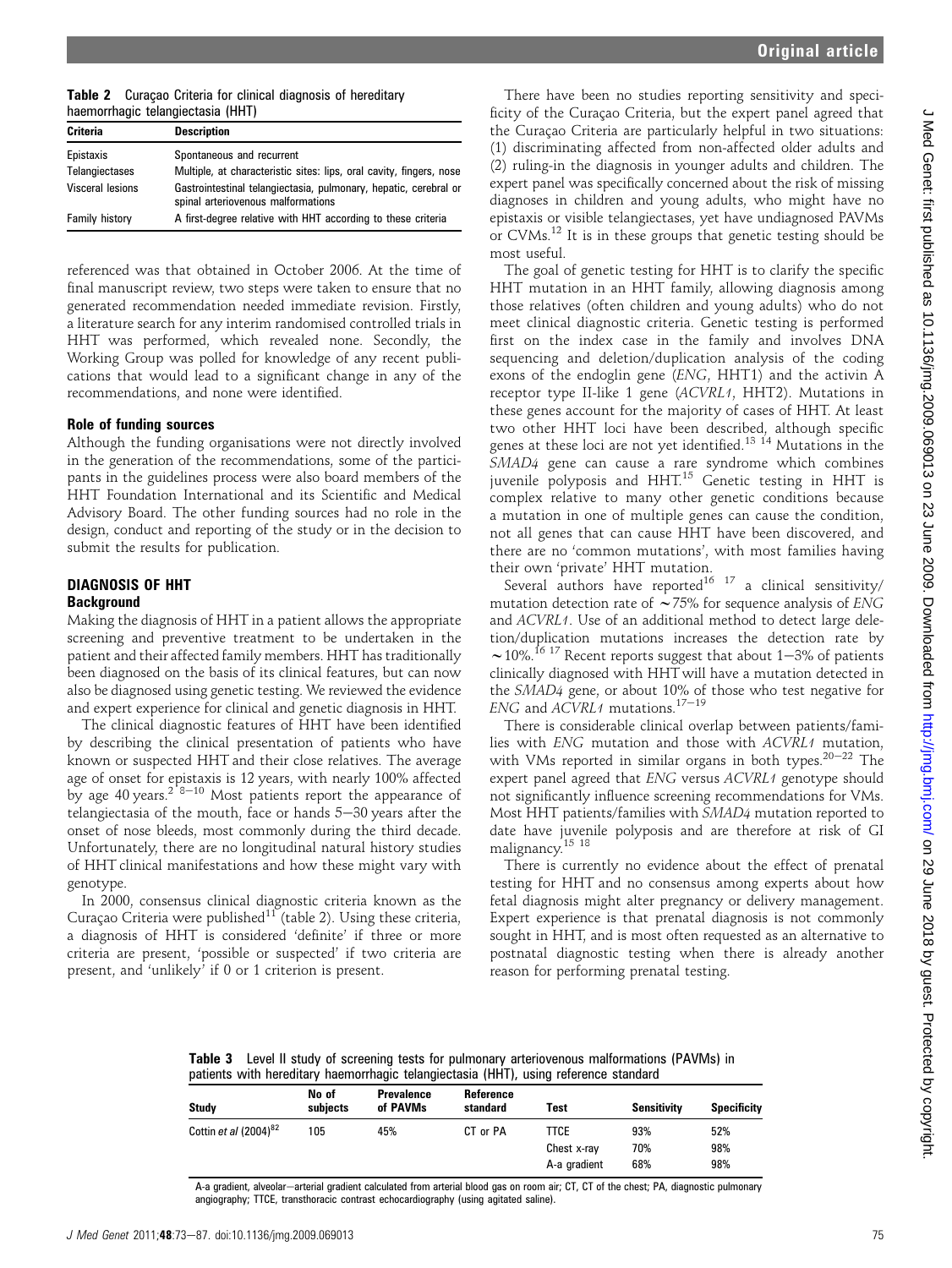# Recommendations

The expert panel recommends that clinicians diagnose HHT using the Curacao Criteria (see table) or by identification of a causative mutation.

Clinical considerations: Applying the Curaçao Criteria for clinical diagnosis of HHT requires a targeted, multi-generation family history for HHT, given that most individuals with HHT will have an affected parent, grandparent and other close relatives. When applying the Curacao Criteria, the clinician should consider the patient's age, given the commonly delayed appearance of the signs and symptoms of HHT. At least 90% of patients with HHT meet the clinical criteria by age 40, but few do in the first decade of life. If a patient has clinical features suggestive of HHT, but no family history, it is possible that patient has a new mutation, and therefore the diagnosis of HHT remains possible.

The expert panel recommends that clinicians consider the diagnosis of HHT in patients with one or more Curacao Criteria (see table).

Clinical considerations: When applying the Curacao Criteria for clinical diagnosis, identifying 2 or fewer of the criteria after clinical examination and history should not be considered sufficient evidence to rule out the diagnosis, particularly in the first few decades of life.

### The expert panel recommends that asymptomatic children of a parent with HHT be considered to have possible HHT, unless excluded by genetic testing.

Clinical considerations: Given the expected poor sensitivity of the Curaçao Criteria for clinical diagnosis in children, the clinician can clarify the diagnosis using genetic testing, if a familial mutation has been identified. If genetic testing is not possible, the clinician should proceed as if the child has HHT and consider appropriate screening for visceral AVMs.

The expert panel recommends that clinicians refer patients for diagnostic genetic testing for HHT

- 1. To identify the causative mutation in a family with clinically confirmed HHT
- 2. To establish a diagnosis in relatives of a person with a known causative mutation, including:
	- a. Individuals who are asymptomatic or minimally symptomatic
	- b. Individuals who desire prenatal testing
- 3. To assist in establishing a diagnosis of HHT in individuals who do not meet clinical diagnostic criteria

Clinical considerations: Genetic testing for HHT is a multi-step process. In an experienced laboratory, the index case is generally tested by sequence and deletions/duplications analysis of both the ENG and ACVRL1 genes. It is reasonable to perform the deletion/ duplication analysis either simultaneously with the sequence analysis or only in cases in which the sequence analysis is negative or equivocal.

If an HHT-causing mutation is identified in the index case (test is positive), diagnostic genetic testing for HHT can be offered to all at-risk relatives. These relatives would have 'family-specific' mutation testing by targeted sequencing.

If no mutation is identified (test is negative) in the index case, diagnostic genetic testing cannot be offered to other family members. Such families should be advised that, in the future, currently undetectable HHT mutations will become detectable as new genes and testing methods are discovered. In the meantime, diagnosis and medical management of at-risk family members will rely on clinical findings and knowledge of the natural history of HHT.

If a genetic variant of uncertain significance is identified (test is equivocal) in the index case, additional confirmatory testing may be available, or additional interpretive information may become available in the future, to clarify whether the genetic variant in question is in fact a benign variant or a disease-causing mutation.

The expert panel recommends that for individuals who test negative for ENG and ACVRL1 coding sequence mutations, SMAD4 testing should be considered to identify the causative mutation.

Clinical considerations: If full gene analysis for the ENG and ACVRL1 genes is negative, the next step is for the clinician to request similar testing of the SMAD4 gene.

The expert panel recommends that all HHT patients and their families with SMAD4 gene mutations should undergo gastrointestinal screening for polyposis and gastrointestinal malignancies as per national screening recommendations. Clinical considerations: Appropriate screening for patients and those with the SMAD4 gene mutations includes colonic screening for polyposis with colonoscopy, starting at age  $15-18$  and everyone to 2 years thereafter. The first colonoscopy should be performed at an age 5 years younger than that at which the youngest family member developed colon cancer. Affected patients should also undergo upper GI surveillance with oesophagogastroduodenoscopy/enteroscopy/small bowel series or capsule study starting at age 25 and everyone to 2 years thereafter in accordance with previously published guidelines.<sup>23</sup>

Level of evidence: III Strength of recommendation: weak Agreement: 82%

Level of evidence: III Strength of recommendation: weak Agreement: 91%

Level of evidence: III Strength of recommendation: weak Agreement: 87%

Level of evidence: III Strength of recommendation: weak Agreement: 80%

Level of evidence: III Strength of recommendation: weak Agreement: 93%

Level of evidence: III Strength of recommendation: strong Agreement: 97%

Recurrent spontaneous epistaxis is the most common symptom of HHT and often leads to iron-deficiency anaemia.<sup>24</sup> Epistaxis appears before the age of 20 years in about 50% of patients, with  $78-96%$  of all HHT patients developing it eventually.<sup>2</sup> During the guidelines development process, patients identified epistaxis as a priority HHT-related health concern affecting their everyday life, and the literature suggests that epistaxis is an important factor reducing quality of life in HHT.<sup>25</sup> We reviewed the evidence for treatment of HHT-related epistaxis, searching for studies regarding treatment of the usual chronic recurrent epistaxis as well as of acute episodes of epistaxis requiring urgent medical consultation.

Non-invasive management of chronic recurrent epistaxis in HHT has focused to date on prevention of epistaxis events

through measures to maintain integrity of the nasal mucosa, such as humidification. The rationale for humidification is that endonasal crusting and airflow lead to damage of endonasal telangiectasia and secondary bleeding, whereas humidification should help prevent endonasal crusting. There are small case series of various topical medications, including lubricants (eg, saline, antibiotic ointments), $^{26}$   $^{27}$  as well as topical oestrogen cream/ointment<sup>28</sup> and antifibrinolytics,<sup>29</sup> with variable success in decreasing HHT-related epistaxis. There are insufficient published data to recommend one topical therapy over another; however, expert experience is that there is mild benefit from humidification and that the risk of topical lubricants and saline is very low.

Procedural therapies for chronic HHT-related epistaxis include endonasal laser, electrical or chemical coagulation techniques, replacement of the fragile endonasal mucosa by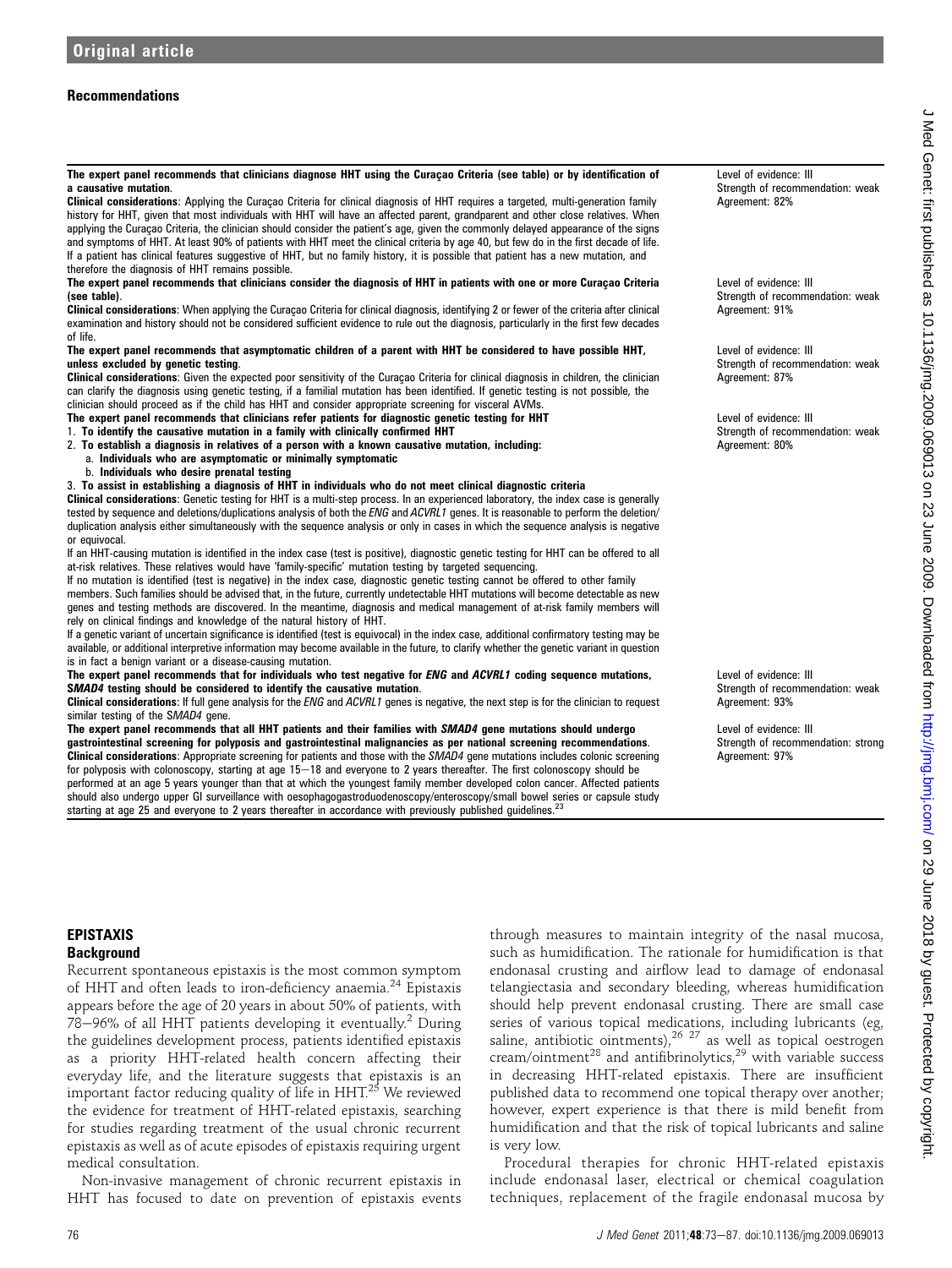| Table 4                                                                                                                                       | Level II uncontrolled case series of transcatheter embolisation |                     |                             |              |                       |                            | (detachable coils, balloons, etc) for pulmonary arteriovenous malformations (PAVMs)                                                                                                                            |                                                                                                                           |                                                                                                                                            |                                          |
|-----------------------------------------------------------------------------------------------------------------------------------------------|-----------------------------------------------------------------|---------------------|-----------------------------|--------------|-----------------------|----------------------------|----------------------------------------------------------------------------------------------------------------------------------------------------------------------------------------------------------------|---------------------------------------------------------------------------------------------------------------------------|--------------------------------------------------------------------------------------------------------------------------------------------|------------------------------------------|
| Study                                                                                                                                         | Subjects/<br><b>PAVMs</b>                                       | Diagnosis<br>of HHT | Mean (range)<br>age (years) | Intervention | follow-up<br>$%$ with | Mean follow-up<br>(months) | Post-embolisation<br>outcome                                                                                                                                                                                   | embolisation outcome<br>Frequency post-                                                                                   | complication<br>Procedural                                                                                                                 | complication<br>Frequency                |
| Pollak et al 2006 <sup>85</sup>                                                                                                               | 155/415                                                         | 95%                 | $(1 - 77)$                  | 100%         | 100%                  | 96                         | Growth small PAVMs<br>PAVM involution<br>Reperfusion                                                                                                                                                           | 97%<br>3%<br>18%                                                                                                          | Long term<br>Pleurisy<br>Angina<br>TIA                                                                                                     | $0.5\%$<br>$0\%$<br>$12\%$<br>2%         |
| Prasad et al 2004 <sup>96</sup>                                                                                                               | 54/306                                                          | 94%                 | 38                          | 100%         | 100%                  | 35                         | PAVM involution<br>Reperfusion                                                                                                                                                                                 | 93%<br>7%                                                                                                                 | Paradoxical embolisation<br>PAVM perforation<br>Device misplaced<br>Long term<br>Pleurisy                                                  | $< 0.5\%$<br>12%<br>ð.<br>$188$<br>$189$ |
| Mager et al 2004 <sup>83</sup>                                                                                                                | 112/296                                                         | 96%                 | $45(7 - 85)$                | 100%         | 100%                  | 62                         | improved shunt (100% O <sub>2</sub> ) pre-post<br>Improved Pao <sub>2</sub> pre-post<br>Growth small PAVMs<br>Brain abscess<br>Reperfusion<br>즫                                                                | 3% (patients)<br>4% (patients)<br>8% (PAVMs)<br>p < 0.001<br>p < 0.001<br>3%                                              | Paradoxical embolisation<br>Surgical device removal<br>Pleurisy<br>Angina<br>Stroke<br>$\mathbb{1}$<br>$\mathbb{A}$                        | 13%                                      |
| Gupta et al 2002 <sup>95</sup>                                                                                                                | 66/225                                                          | 83%                 | $44(13 - 77)$               | 100%         | 98%                   | 27                         | Improved Spo <sub>2</sub> pre—post<br>Improved shunt (Tc99 MAA)                                                                                                                                                | p<0.0001<br>p < 0.0001<br>2%                                                                                              | Paradoxical embolisation<br>Pulmonary hypertension<br>Long term<br>Pleurisy<br>Angina                                                      |                                          |
| Dutton et al 1995 <sup>93</sup>                                                                                                               | 53/                                                             | 79%                 | $41 (8 - 70)$               | 100%         | 100%                  | Minimum <sub>3</sub>       | Improved shunt (Tc99 MAA)<br>Improved Spo <sub>2</sub> pre-post                                                                                                                                                | p < 0.0001<br>p < 0.0001                                                                                                  | Paradoxical embolisation<br>Haemoptysis<br>Long term<br>Confusion<br>Pleurisy<br>Angina<br>Stroke                                          |                                          |
| Lee et al $1997^{97}$                                                                                                                         | (Large PAVMs)<br>45/52                                          | 87%                 | $42(12 - 73)$               | 100%         | 100%                  | 56                         | Reperfusion                                                                                                                                                                                                    | 15%                                                                                                                       | Myocardial puncture<br>Air embolisation<br>Pleurisy                                                                                        | 4%                                       |
| Chilvers et al 1990 <sup>94</sup>                                                                                                             | 15/                                                             | 73%                 | $41(13 - 63)$               | 100%         | 100%                  | S                          | mproved Spo <sub>2</sub> pre-post<br>$(100\% 02)$ pre-post<br>improved shunt                                                                                                                                   | p < 0.001<br>p < 0.05<br>60%                                                                                              | Paradoxical embolisation<br>Pulmonary infarct<br>Σ                                                                                         | 8%<br>8%                                 |
| White et al 1988 <sup>92</sup>                                                                                                                | 76/276                                                          | 88%                 | $36(5 - 76)$                | 100%         | 95%                   | Minimum <sub>3</sub>       | improved peak work capacity pre-post<br>Improved O <sub>2</sub> pre-post<br><b>Technical success</b><br>≦                                                                                                      | 100%<br>77%<br>2%                                                                                                         | Paradoxical embolisation<br>Air embolisation<br>Pleurisy<br>Σ                                                                              |                                          |
| Faughnan et al 2004 <sup>87</sup><br>Gershon et al 2001 <sup>98</sup>                                                                         | Pregnancy<br>$42/172$<br>Paediatric<br>7/13                     | 86%<br>100%         | $28(24-34)$<br>$12(4 - 18)$ | 100%<br>100% | 100%<br>$90\%$        | 30<br>$\overline{8}$       | Absence of PAVM complications<br>Absence of PAVM complications<br>Estimated fetal radiation dose<br>Improved Pao <sub>2</sub> pre-post<br>Technical success<br>(DIFFUSE group)<br>[FOCAL group)<br>Reperfusion | 83% (2 deaths, 1 from<br>brain abscess, 1 from<br>lung transplant)<br>15%<br>$50 - 220$ mRad<br>p < 0.003<br>100%<br>100% | Fetal/childhood complications<br>Paradoxical embolisation<br>Device misplaced<br>Other pain<br>Long-term<br>Pleurisy<br>Pleurisy<br>Angina | ១<br>ក្នុំ និន្ទ្រី និន្ទ្រី និន្ទ្រី និ |
| DVT, deep vein thrombosis; Tc99 MAA, shunt measurement using Technetium 99-labelled albumin macroaggregates; TIA, transient ischaemic attack. |                                                                 |                     |                             |              |                       |                            |                                                                                                                                                                                                                |                                                                                                                           | Brachial plexus injury                                                                                                                     |                                          |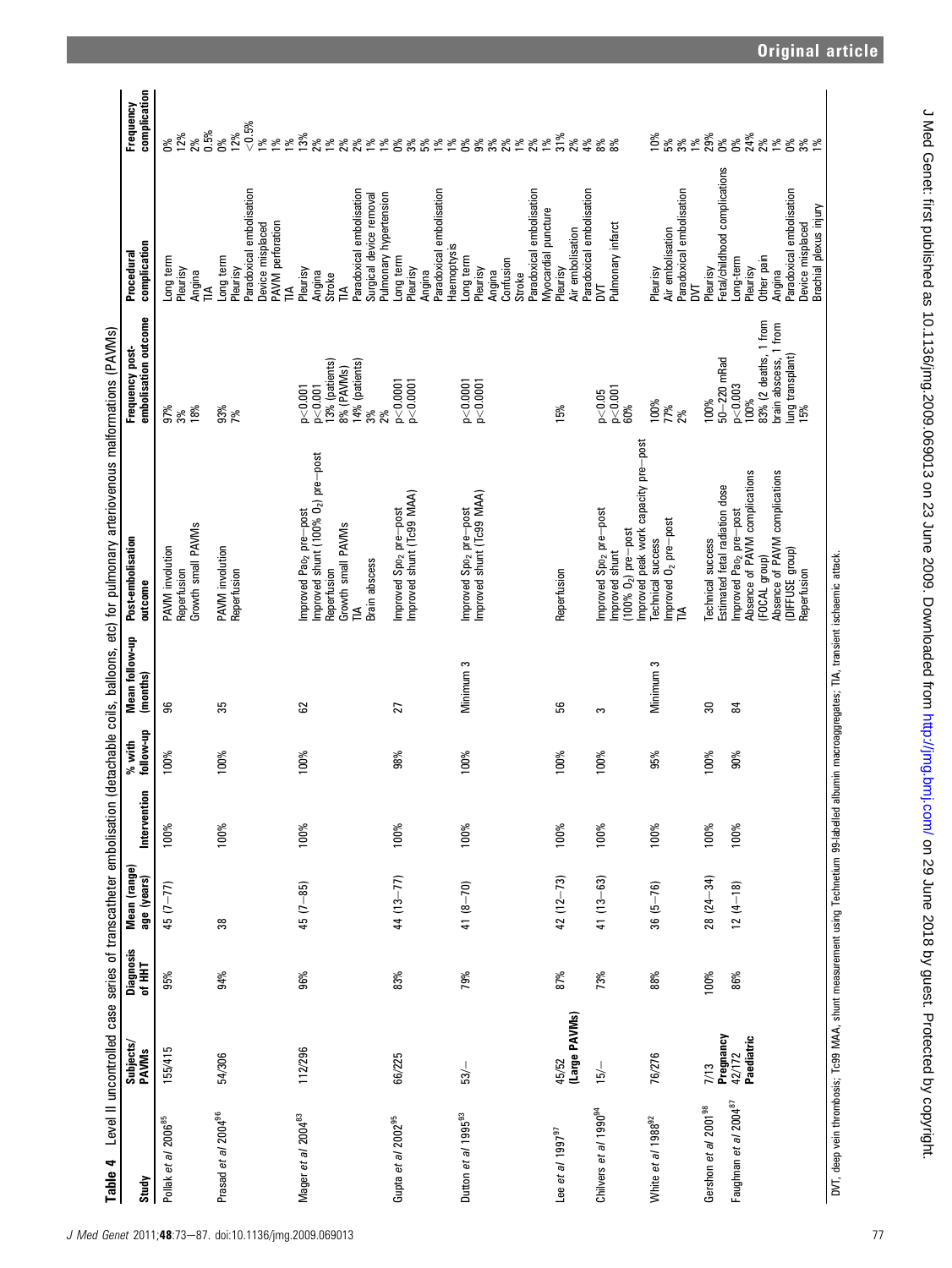skin or buccal mucosa (dermoplasty), nasal artery embolisation and closure of the nasal cavity (known as Young's procedure). There have been no controlled or well-designed comparative studies of any of these procedures in HHTrelated epistaxis, for either acute or chronic management. Case series and expert opinion of endonasal coagulation for treatment of moderate HHT-related epistaxis suggests that most types of endonasal coagulation appear to be lowrisk procedures with subjective improvement in most patients.<sup>24 26 30–34</sup> Chemical cautery (eg, AgNO<sub>3</sub>) and CO<sub>2</sub> laser coagulation appear to have poorer outcomes in HHT and higher risk of intraoperative bleeding.<sup>26</sup> Septal dermoplasty has been reported, in one uncontrolled retrospective case series of patients with severe epistaxis, to decrease mean transfusion requirements and to improve subjective quality of life, but follow-up was available in  $\langle 50\%$  of treated patients<sup>35</sup> and complications included endonasal crusting and dryness. Young's procedure has been shown in a few small case series of patients with severe epistaxis to cause cessation of epistaxis and also to improve quality of life, although patients report side effects of chronic mouth breathing. $36-38$ Nasal artery embolisation is generally not useful for treatment of chronic epistaxis, since the effect is generally short term.39 40 Submucosal or intravascular endonasal injections of different substances have been reported, $4^{1/42}$  often with reduction in epistaxis but also reports of complications such as severe allergic reactions and blindness.<sup>42</sup>

The expert panel agreed that, given the learning curve for surgical management of chronic HHT-related epistaxis, involvement of surgeons with expertise in HHT-related epistaxis may increase the likelihood of appropriate choice of treatment and improve outcomes of therapy. The expert panel also agreed that this applied to nasal surgery for indications other than epistaxis, in HHT patients.

Several medical treatments have been reported for HHTrelated epistaxis, but there are no well-designed studies supporting their effectiveness and most studies have been limited by the lack of a validated sensitive outcome measure. There is one negative randomised placebo-controlled doubleblind trial of oestrogen, $43$  and another of tranexamic acid, $44$  in which investigators were unable to demonstrate significant improvement in haemoglobin (primary outcome) but did demonstrate significant improvement in subjective epistaxis (secondary outcome).<sup>44</sup>

There are no well-designed studies of the first-line management of acute epistaxis, although nasal packing is often used to control acute bleeding. However, endonasal telangiectasias are extremely fragile and therefore packing removal can cause rebleeding. This can be minimised with atraumatic packing-for example, using lubricated or pneumatic packing, the latter allowing insertion and removal of the packing in a deflated size. Low-pressure pneumatic packing may also minimise mucosal ischaemic damage. Two uncontrolled case series of embolisation,<sup>40 45</sup> in patients with severe ongoing epistaxis despite packing, reported excellent immediate success rates (80 $-100\%$ ), but with early recurrence of epistaxis and risk of serious procedural complications (stroke, tissue necrosis).

The panel also discussed management when an HHT patient has an indication for antiplatelet or anticoagulant therapy. There are no published studies regarding the use of anticoagulants in HHT, but expert experience revealed a wide range of outcomes, with some HHT patients tolerating anticoagulation and others developing life-threatening bleeding.

|                                                         |                                                                                   |             |                                | Table 5 Therapeutic trials for gastrointestinal (GI) bleeding in hereditary haemorrhagic telangiectasia (HHT                                |                              |           |                                                                                |                                      |                                      |                                        |
|---------------------------------------------------------|-----------------------------------------------------------------------------------|-------------|--------------------------------|---------------------------------------------------------------------------------------------------------------------------------------------|------------------------------|-----------|--------------------------------------------------------------------------------|--------------------------------------|--------------------------------------|----------------------------------------|
|                                                         |                                                                                   |             |                                |                                                                                                                                             |                              | Mean      |                                                                                |                                      |                                      |                                        |
| Study                                                   | <b>Subjects</b>                                                                   | No with HHT | g<br>Mean (rang<br>age (years) | Intervention                                                                                                                                | follow-up (months)<br>% with | follow-up | Post-treatment outcome                                                         | treatment outcome<br>Frequency post- | complication<br>Procedural           | complication<br>Frequency              |
| Bown et al 1985, 109<br>Case series                     | 18, severe GI bleeding,<br>transfusion dependent                                  | 8/18 (44%)  | $62(42 - 74)$                  | 2 APC<br>100%                                                                                                                               | 100%                         |           | No further transfusions<br>Reduced transfusions                                | 8/8 (100%)                           | Perforation                          | ರಿ%                                    |
| Gostout et al 1988. <sup>111</sup><br>Case series       | 93, severe GI bleeding,<br>transfusion dependent                                  | 10/93 (11%) | 63                             | 100% ND-YAG (2-6 sessions)<br>6 ND-YAG (mean 7 sessions)                                                                                    | 100%                         | 51        | Recurrence requiring surgery<br>Reduced transfusions                           | 3/8 (38%)<br>3/8 (38%)<br>9/10 (90%) | Delayed bleeding<br>Perforation      | 3/93 (3%)<br>5/93 (5%)                 |
| Sargeant et al 1993, <sup>110</sup><br>Case series      | 41, severe GI bleeding,<br>transfusion dependent                                  | 9/41(22%)   | $66(55 - 81)$                  | (repeated sessions)<br>100% ND-YAG                                                                                                          | 100%                         | 5         | Reduced or stabilised number 6/9 (67%)<br>of transfusions                      | $(4-42)$ vs 4 (0 -44)                | Antral narrowing<br>Perforation      | 2/41 (4%)<br>$(2\%)$<br>1/41           |
| Placebo-controlled                                      | Van Cutsem et al 1990, <sup>106</sup> 10, severe Gl bleeding from 6/10 (60%)      |             | $65 - 89$                      | +norethisterone versus placebo<br>100% ethinylestradiol                                                                                     | 100%                         | c         | Reduced mean transfusions<br>Reduction in mean yearly<br>transfusions pre-post | p < 0.002<br>5/6                     | Death (MI)                           | 1/10 (10%)<br>1/10 (10%)<br>2/10 (20%) |
| Longacre et al 2003. <sup>103</sup><br>cross-over trial | 43, HHT-related GI bleeding 43/43 (100%) 57 (33-78)<br>VMs, transfusion dependent |             |                                | 23/43 (53%)                                                                                                                                 | 100%                         | $\approx$ | Mean haemoglobin pre-post<br>No further bleeding<br>$pre-post*$                | 8.6 vs 9.9                           | Feminising<br>Vaginal bleeding<br>ŠД | 1/19(5%)                               |
| Case series                                             |                                                                                   |             |                                | 19 ethinylestradiol/norethindrone<br>2 aminocaproic acid<br>Medical therapy<br>2 danacrine                                                  |                              |           |                                                                                | $p = 0.0018$                         |                                      |                                        |
| *Mean for all 10 patients (HHT and non-HHT)             |                                                                                   |             |                                | APC, argon plasma coagulation; DVT, deep vein thrombosis; MI, myocardial infarction; Nd-YAG, neodymium-doped ytrium aluminium garnet laser. |                              |           |                                                                                |                                      |                                      |                                        |

J Med Genet: first published as 10.1136/jmg.2009.069013 on 23 June 2009. Downloaded from <http://jmg.bmj.com/> on 29 June 2018 by guest. Protected by copyright.

J Med Genet: first published as 10.1136/jmg.2009.069013 on 23 June 2009. Downloaded from http://jmg.brnj.com/ on 29 June 2018 by guest. Protected by copyright

**Table**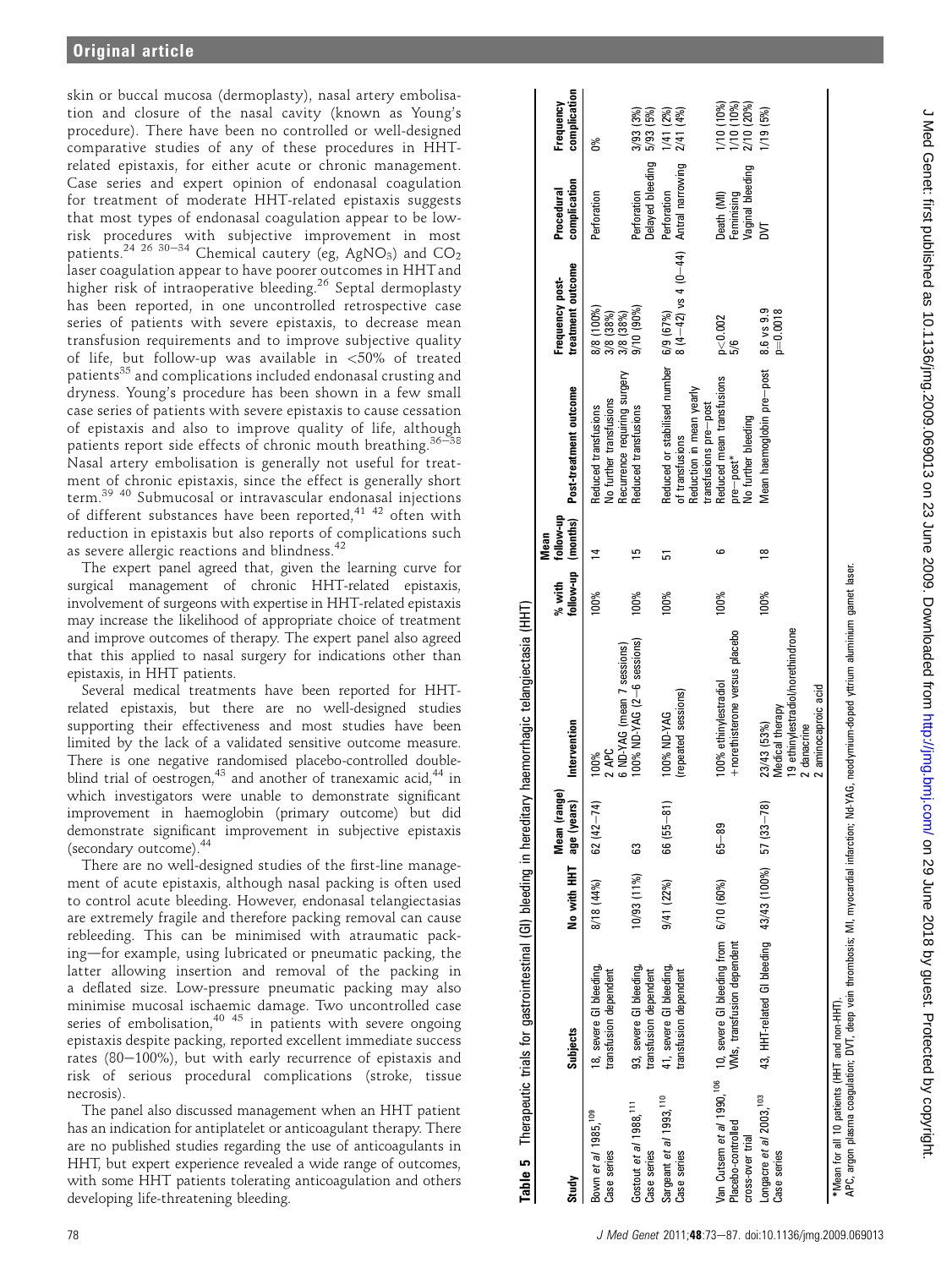Level of evidence: III

Level of evidence: III

Level of evidence: III

Level of evidence: III

Level of evidence: III

Level of evidence: III

Agreement: 100%

Agreement: 100%

Agreement: 93%

Agreement: 94%

Agreement: 93%

Agreement: 87%

Strength of recommendation: weak

Strength of recommendation: weak

Strength of recommendation: weak

Strength of recommendation: weak

Strength of recommendation: weak

Strength of recommendation: strong

# Recommendations

The expert panel recommends that physicians advise patients with HHT-related epistaxis to use agents that humidify the nasal mucosa to prevent epistaxis.

### The expert panel recommends that for HHT-related epistaxis requiring surgical intervention, clinicians consider endonasal coagulation as a first-line treatment option.

Clinical considerations: Endonasal coagulation should be applied carefully and with experience to avoid complications such as septal perforation (which often leads to worse epistaxis), even if it means repeating the intervention several times. If recurrent endonasal coagulation has not been effective and epistaxis is severe, then more invasive procedures, such as septal dermoplasty or Young's procedure, can be considered.

The expert panel recommends that clinicians refer HHT patients with epistaxis and who desire treatment to otorhinolaryngologists with HHT expertise for evaluation and treatment.

Clinical considerations: Primary physicians are key players in the care of HHT patients, especially in the emergency situation. In the patient with epistaxis problematic enough to warrant consideration of treatment, consultation with an otorhinolaryngologist with HHT expertise should help guide the intervention choice, to maximise effectiveness and reduce risk, in this life-long rare disorder.

The expert panel recommends that, when considering nasal surgery for reasons other than epistaxis, the patient and clinician obtain consultation from an otorhinolaryngologist with expertise in HHT-related epistaxis.

Clinical considerations: In the patient with HHT and an unrelated ENT problem requiring surgery, consultation with an otorhinolaryngologist with HHT expertise should help guide the procedural interventions to minimise risk of worsening epistaxis. The expert panel recommends that the treatment for acute epistaxis requiring intervention include packing with material or products that have a low likelihood of causing rebleeding on removal (eg, lubricated low-pressure pneumatic packing). Clinical considerations: In order to perform atraumatic packing, the clinician can lubricate the packing or use pneumatic packing which allows insertion and removal of the packing in a deflated size. When pneumatic packing is used, low-pressure packing is preferable. This recommendation specifically addresses nasal packing performed by physicians, although the expert panel is aware that patients often choose to self-pack the nose.

The expert panel recommends that HHT-related epistaxis is not an absolute contraindication to anticoagulant/antiplatelet therapy. Anticoagulant/antiplatelet therapy can increase the risk of epistaxis, and the decision to use these agents should be based on the individual patient risk and benefits.

Clinical considerations: HHT-related epistaxis will seldom, if ever, lead to sudden death, while the use of anticoagulants/ antiplatelets may prevent catastrophic or life-threatening events. In most HHT patients in whom visceral sources for life-threatening haemorrhage (ie, significant PAVMs and CVMs) have been ruled out, a trial of anticoagulation can be considered if indicated. Referral to an otorhinolaryngologist with expertise in HHT should be considered, before the start of anticoagulation therapy, to create a prior treatment plan in the event of a catastrophic bleeding event and to consider preventive surgical procedures.

# CEREBRAL VASCULAR MALFORMATIONS

### Definition

The term CVM refers to a variety of vascular abnormalities, classified on the basis of morphology, including: (1) arteriovenous malformations (CAVMs) (including microAVMs measuring  $(3)$  cm in size); (2) cavernous malformations; (3) venous angiomas/developmental venous anomalies (DVAs); (4) capillary telangiectasias, enlarged capillary-sized vessels; (5) vein of Galen malformations; (6) high-flow pial fistulae (arterivenous fistulae (AVFs)); and (7) mixed malformations. $46$  All of these types of CVMs can be found in HHT patients, although typically HHT is associated with CAVMs, AVFs, microAVMs and telangiectasias.<sup>47</sup>

# **Background**

Approximately 23% of HHT patients will harbour a CVM. $48-50$ The rationale for screening for CVMs in HHT is that screening will detect a treatable CVM before the development of a lifethreatening or debilitating complication. We therefore reviewed the evidence regarding complications of CVMs, the performance of screening tests, and the effectiveness of treatment for CVMs. Given the rarity of HHT-related CVMs, most of the evidence reviewed relates to the more common sporadic CVMs.

The bleeding risk of CVMs in HHT has been estimated retrospectively at  $\sim 0.5\%$  per year,<sup>51</sup> although there are no prospective natural history studies. In larger series of sporadic

|  |  |  |  |  | Table 6 Screening studies for liver vascular malformations (VMs) in hereditary haemorrhagic telangiectasia (HHT) |  |
|--|--|--|--|--|------------------------------------------------------------------------------------------------------------------|--|
|--|--|--|--|--|------------------------------------------------------------------------------------------------------------------|--|

| <b>Study</b>                        | Number   | <b>Population</b>                      | % with<br>HHT | Type of<br>study                               | Test       | <b>Findings for</b><br>liver VMs                                                  | Frequency of<br>abnormality<br>in liver VMs                                                           | <b>Prevalence</b><br>of liver VMs<br>detected | <b>Gold standard</b> |
|-------------------------------------|----------|----------------------------------------|---------------|------------------------------------------------|------------|-----------------------------------------------------------------------------------|-------------------------------------------------------------------------------------------------------|-----------------------------------------------|----------------------|
| Memeo et al 2005 <sup>112</sup>     | 105      | HHT, consecutive<br>patients           | 100%          | Screening<br><b>Descriptive</b>                | <b>CT</b>  | Telangiectasia CVMs<br>AV shunt<br>AP shunt<br>AV & AP shunt<br>Perfusion abN PHT | 50/78 (64%)<br>20/78 (26%)<br>40/78 (51%)<br>16/78 (21%)<br>22/78 (28%)<br>46/78 (59%)<br>46/78 (59%) | 78/100 (78%)                                  | No                   |
| Ravard et al 2004 <sup>113</sup>    | 24<br>24 | HHT, consecutive<br>patients controls  | 100%          | Screening<br><b>Descriptive</b><br>comparative | СT         | Dilated HA<br>Telangiectasia<br>AV shunt<br>AP shunt                              | 16/16 (100%)<br>12/16 (75%)<br>$5/16$ (31%)<br>$3/16$ (19%)                                           | 16/24 (67%)                                   | No                   |
| Buscarini et al 2004 <sup>114</sup> | 346      | HHT, members of<br><b>HHT</b> families | 221 (64%)     | Screening<br><b>Descriptive</b>                | Doppler US | Mild<br>Moderate<br>Severe                                                        | 11/92 (12%)<br>70/92 (76%)<br>11/92 (12%)                                                             | 92/221(41%)                                   | No                   |
| Buscarini et al 1997 <sup>115</sup> | 73       | HHT, one family                        | 40 (55%)      | Screening<br><b>Descriptive</b>                | Doppler US | Mild<br>Moderate<br>Severe                                                        | $3/13$ (23%)<br>$3/13$ (23%)<br>7/13 (46%)                                                            | 13/40 (32%)                                   | Angio 12/13          |
| Ocran et al 2004 <sup>116</sup>     | 22       | <b>HHT</b> consecutive<br>patients     | 100%          | Screening<br><b>Descriptive</b>                | Doppler US | Dilated HA<br>Dilated intra HA<br>AV shunts                                       | 14/16 (88%)<br>15/16 (94%)<br>16/16 (100%)                                                            | 16/22 (73%)                                   | No                   |

Clinical liver VMs, patients with clinical signs or symptoms of liver VMs.

abN, abnormal; AP, arterioportal; AV, arteriovenous; CVM, confluent vascular malformations; HA, hepatic artery; PHT, portal hypertension; PV, portovenous; US, ultrasonography.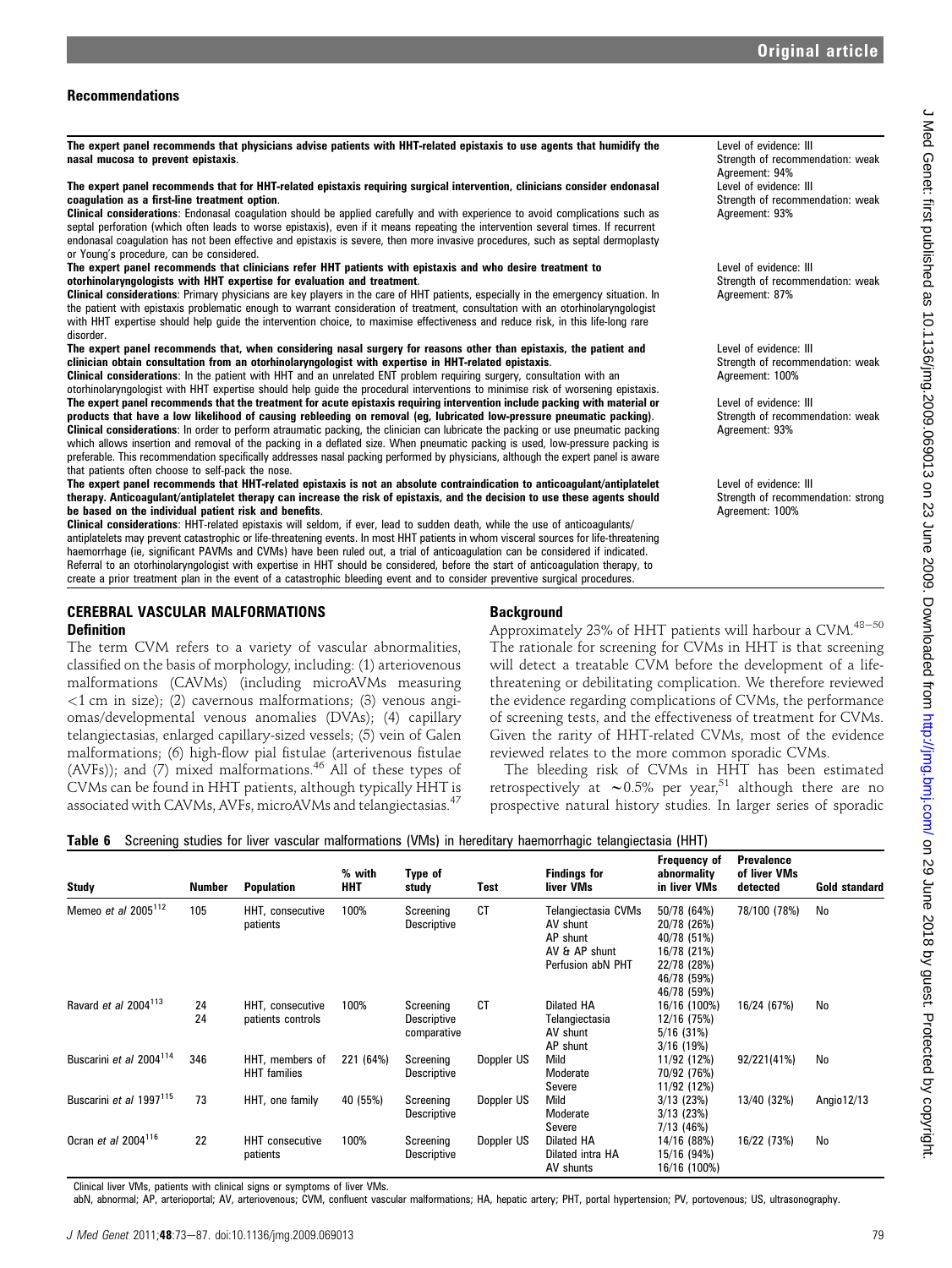| Study                             | No | <b>Clinical</b><br>types                                                              | <b>Treatment</b>                 | <b>IVIGUIAII</b><br>follow-up<br>(months) | <b>Outcomes</b><br>of treatment                                                                                        | Frequency<br>of outcomes                                                                                | <b>Complications</b>                                                                                                                       | Frequency of<br>complications                                                                |
|-----------------------------------|----|---------------------------------------------------------------------------------------|----------------------------------|-------------------------------------------|------------------------------------------------------------------------------------------------------------------------|---------------------------------------------------------------------------------------------------------|--------------------------------------------------------------------------------------------------------------------------------------------|----------------------------------------------------------------------------------------------|
| Lerut et al $2006^{127}$          | 40 | 14 HF<br><b>12 BIL</b><br>5 PHT<br>$6$ HF + BIL<br>$2 HF + PHT$<br>$1 HF + PHT + BIL$ | <b>Trans</b>                     | 58                                        | 5-year survival<br>HF improved<br><b>HF</b> Stable<br><b>HF</b> alone Death<br>$BIL+/- HF$ Death<br>PHT $+/-$ HF Death | 83%<br>18/24 (75%)<br>$5/24$ (21%)<br>1/24(4%)<br>$4/18$ (22%)<br>$3/8$ (38%)                           | Intraoperative bleed*<br>GI bleed*<br>$CHF*$<br>Acute rejection*<br>Chronic rejection*<br>Graft failure*<br>Cerebral bleed*<br>PAVM bleed* | 1/40(3%)<br>1/40(3%)<br>1/40(3%)<br>1/40(3%)<br>1/40(3%)<br>1/40(3%)<br>1/40(3%)<br>1/40(3%) |
| Chavan et al 2004 <sup>125</sup>  | 15 | 11 HF<br>5 Steal<br>4 PHT                                                             | <b>Staged HA</b><br>embolisation | 28                                        | Alive<br>HF alive<br>HF improved<br>Steal alive<br>Steal improved<br><b>PHT</b> alive<br>PHT improved                  | 11/15 (73%)<br>10/11 (91%)<br>10/11 (91%)<br>$5/5$ (100%)<br>$5/5$ (100%)<br>$2/4$ (50%)<br>$2/4$ (50%) | Non-fatal complications<br>Hepatic necrosis*<br>Cholangitis/cholecystitis*                                                                 | 24/40 (60%)<br>1/15(7%)<br>$3/15$ (20%)                                                      |
| Azoulay et al 2002 <sup>126</sup> | 6  | 3 BIL<br>2 PHT<br>$1 HF + BIL$                                                        | Transplant                       | 57                                        | Alive<br><b>BIL</b> alive<br><b>PHT</b> alive<br>$HF + BIL$ alive                                                      | $4/6$ (67%)<br>$3/3$ (100%)<br>$1/2$ (50%)<br>$0/1$ (0%)                                                | GI bleeding*<br>Peritonitis*                                                                                                               | $1/6$ (17%)<br>$1/6$ (17%)                                                                   |

Table 7 Case series of treatment for liver vascular malformations (VMs) in hereditary haemorrhagic telangiectasia (HHT)

Median

\*Causing death.

CHF, congestive heart failure; GI, gastrointestinal; HA, hepatic artery; HF, high-output heart failure; PAVM, pulmonary arteriovenous malformation; PHT, portal hypertension; BIL=biliary.

CAVMs,<sup>52</sup> the annual rate of rupture is  $2-4\%$ /year.<sup>52</sup> On the basis of case series, CAVMs and AVFs appear to have a more aggressive natural history, while cavernous malformations (CM), capillary telangiectasias and DVAs, also reported to occur in  $\mathrm{HHT}^{49}_*$  appear to have a more benign natural history. $^{12}$   $^{48}$   $^{51}$   $^{53}$   $^{54}$ There are several case series and reports of catastrophic haemorrhagic sequelae of CVMs and spinal AVFs occurring during<br>childhood.<sup>50 55–58</sup> Rarely, spontaneous resolution of CVMs has been reported.<sup>59 60</sup>

The typical imaging features of HHT CVMs include the presence of either multiple, cortical, micro AVMs or AVFs harbouring single feeding arteries and single draining veins.<sup>12 53 54</sup> Catheter angiography remains the 'gold standard' for diagnosis of most types of CVMs, but carries a  $0.5\%$  risk of permanent stroke.<sup>61</sup> MRI is considered to be a safe, non-invasive modality to screen for CVMs, but unfortunately there are no screening studies assessing its performance in HHT. MRI screening studies for non-HHT CVMs have been limited by small size, retrospective design and lack of blinding to clinical status, but suggest sensitivity of 80-95% for medium to large sized CVMs. $62-64$  MRI is less sensitive for the detection of micro AVMs,<sup>64</sup> but the addition of contrast enhancement (gadolinium for patients  $>2$  years of age) to MRI sequences increases the sensitivity for microAVMs. The inclusion of sequences designed to detect blood products (currently gradient echo sequences) also increases the sensitivity of MRI for microAVMs and signs of asymptomatic haemorrhage.55 'False-positive' results may occur when other types of CVMs are encountered including telangiectasias which have a favourable natural history<sup>49</sup> and for which no further invasive imaging is required. Transcranial Doppler ultrasonography (US) has also been used to screen for CVMs, <sup>65 66</sup> with reported sensitivity of  $\sim$ 80% for medium to large-sized CVMs, but studies are limited by sample size and design. No evidence exists for followup screening after an initial negative study, as there is no evidence to suggest that adult patients with HHT develop new CVMs.

MRI provides a relatively safe, sensitive testing modality to identify CVMs in children.<sup>67</sup> While MRI itself poses little risk, the expert panel acknowledges the risk related to sedation/ anaesthesia of children for diagnostic procedures. Of greatest concern is the risk of respiratory depression, but this should be minimised with appropriate cardiorespiratory monitoring. No

evidence exists at this time to recommend follow-up screening after an initial negative study during childhood, but consideration should be given to one adulthood MRI following initial negative childhood MRI.

The expert panel agreed that CVM obliteration is required to effectively eliminate the future risk of haemorrhage. Although treatment may provide a large relative risk (RR) reduction for cerebral bleeding, procedural risks are significant. There are no published studies of the efficacy or safety of any form of treatment of CVMs in HHT patients. However, several large case series (>200 patients, mostly single-centre) of embolisation, microsurgery and stereotactic radiation in non-HHT CAVMs show widely ranging effectiveness for each modality.<sup>49 54 56 68-78</sup> On the basis of this, as well as expert experience, the expert panel agreed that effective treatment strategies include embolisation, microsurgery and stereotactic radiation, or combinations of these. With the rarity of CVMs and the associated risks of treatment, the expert panel agreed that each case should be managed in an individualised manner and decisions about invasive testing and therapy should occur at centres with significant experience and expertise in all treatment modalities. Although there is no evidence regarding differences in outcomes according to expertise in management of these cases, the expert panel agreed that centres with experience in HHT-related CVMs will be more aware of important issues related to the care of HHT patients and likely to have better outcomes of surgical and other procedures.

CVMs occur in infants and children with HHT.<sup>12</sup> 47 50 57 79 80 Before the age of 6 these malformations tend to be high-flow pial fistulae (cerebral or spinal cord AVFs).47 Expert opinion is that these malformations have a more aggressive natural history than nidus-type CAVMs, including presenting events such as intracerebral haemorrhage, cognitive deficit, cardiac insufficiency, epilepsy and hydrocephalus.<sup>12 47 79 80</sup> Embolisation or microsurgical obliteration of these high-flow pial fistulae in children may therefore be of significant benefit when performed by a neurovascular centre with expertise in these techniques in children.

There is no evidence to guide the management of CVMs during pregnancy and delivery, as there is no good evidence regarding the risk of CVM complications or treatment during pregnancy and delivery.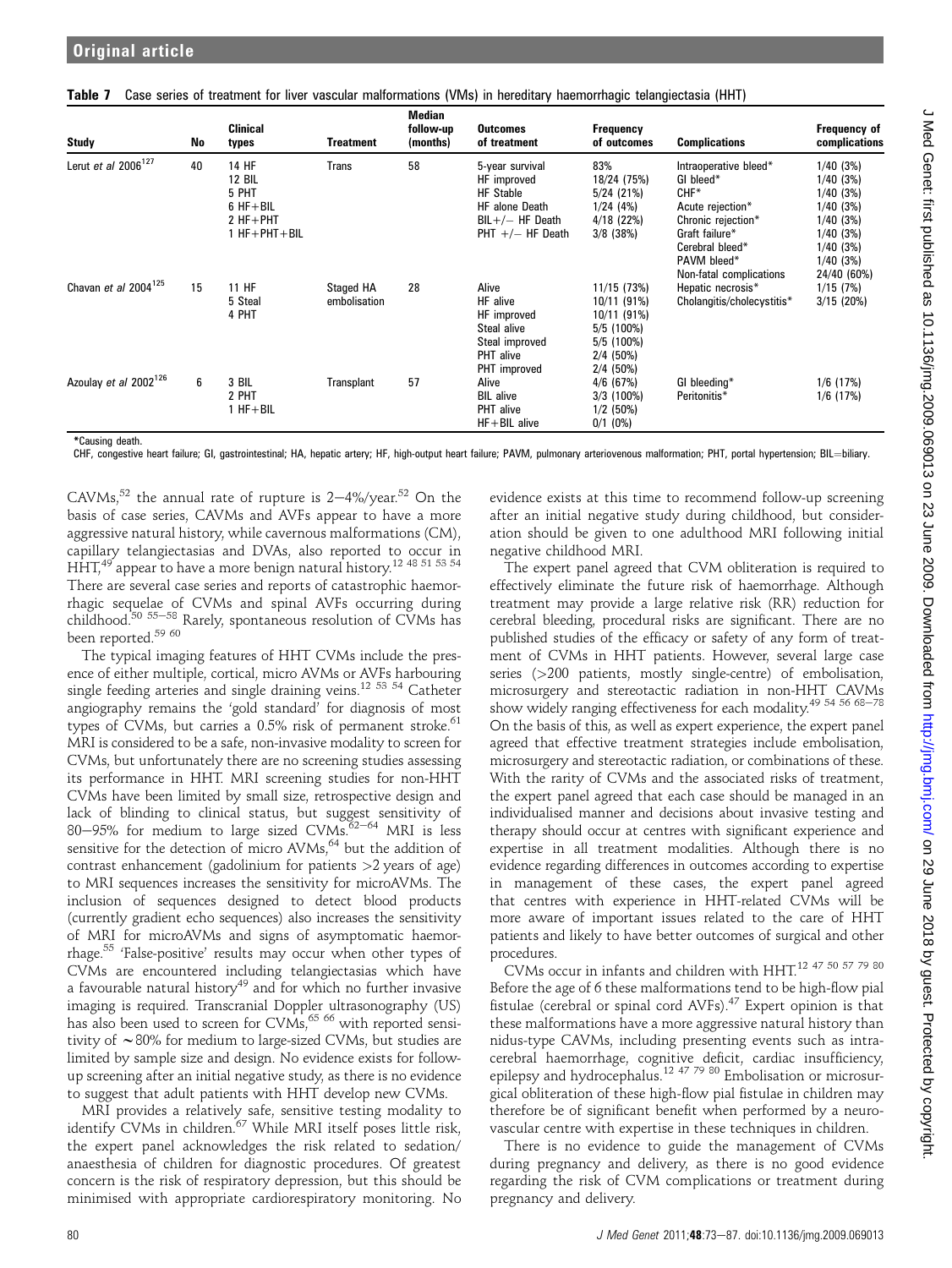### Recommendations

The expert panel recommends that the clinician screen adult patients with possible or definite HHT for CVMs. Clinical considerations: Dissension resulted primarily from the lack of evidence of treatment effectiveness for asymptomatic CVMs in HHT and therefore the lack of evidence for benefit of screening. The specifics regarding screening method are detailed in the next recommendation. There is no evidence for any role for repeat MRI screening in adults, after an initial negative study. The likelihood of detecting a CVM will be less in patients with only a 'possible' diagnosis of HHT, but screening in these patients may be reasonable if the diagnosis of HHT cannot be ruled out genetically. The expert panel could not generate a recommendation regarding screening for spinal AVFs, given their rarity and the absence of evidence. However, if screening for spinal AVFs is being considered in children with HHT, a sagittal T2 MRI scan of the spine would be appropriate. Level of evidence: III Strength of recommendation: weak Agreement: 77% The expert panel recommends the use of MRI for CVM screening in adults with possible or definite HHT using a protocol with and without contrast administration and using sequences that detect blood products, to maximise sensitivity. Clinical considerations: If patients have received previous embolisation, coil compatibility with MRI must be confirmed before MR examination. The expert panel acknowledges that the optimum age for adult screening remains unknown, but felt that age 18 was appropriate as patients enter adulthood. In the presence of a negative MRI result in adulthood, no further screening tests are suggested. There may be additional benefits to performing an MRI at initial assessment, in the detection of infarcts and other central nervous system complications of HHT. Level of evidence: III Strength of recommendation: weak Agreement: 100% The expert panel recommends that the clinician screen children with possible or definite HHT for CVMs in the first 6 months of life (or at time of diagnosis) with an unenhanced MRI, and refer all patients with an MRI positive for these lesions to a centre with neurovascular expertise for consideration of invasive testing and further management. Clinical considerations: Dissension resulted primarily from the lack of evidence of treatment effectiveness for asymptomatic CVMs in HHT and therefore the lack of evidence for benefit of screening, as well as greater risk of screening in children. When MR screening is performed with the use of sedation and anaesthesia in young children, it is necessary to monitor cardiorespiratory parameters during the procedure and to provide an equivalent standard of care to that provided in an operating room. The technique used to sedate/anaesthetise infants for MRI should be performed in accordance with local expertise and no undue risk taken to obtain such a screening test. The MRI would generally be planned at the time of HHT diagnosis, preferably before 6 months of age when the risk/benefit ratio would be optimal. Level of evidence: III Strength of recommendation: weak Agreement: 64% The expert panel recommends that adults presenting with an acute haemorrhage secondary to a CVM be considered for definitive treatment in a centre with neurovascular expertise. Level of evidence: III Strength of recommendation: strong Agreement: 94% The expert panel recommends that all other adults with CVMs be referred to a centre with neurovascular expertise to be considered for invasive testing and individualised management. Clinical considerations: The expert panel recognises that asymptomatic CVMs discovered during screening of HHT patients may carry a more favourable natural history. These patients should be managed on an individualised basis. Since some CVMs may carry a favourable natural history, referral to a centre with neurovascular expertise before invasive imaging (catheter angiography) is performed may minimise unnecessary testing. Level of evidence: III Strength of recommendation: strong Agreement: 84% The expert panel recommends that pregnant women with suspected or confirmed HHT harbouring an asymptomatic CAVM during pregnancy have definitive treatment of their CAVM deferred until after delivery of the fetus. The expert panel recommends that the delivery of the fetus follow obstetrical principles. Level of evidence: III Strength of recommendation: weak Agreement: 80%

# PULMONARY ARTERIOVENOUS MALFORMATIONS **Background**

PAVMs are present in  $15-50%$  of people with HHT and have been associated with life-threatening complications, as previously reviewed.<sup>81</sup> <sup>82</sup> The rationale for screening HHT patients for PAVMs is that screening will detect a treatable PAVM before the development of a life-threatening or debilitating complication. We therefore reviewed the evidence regarding complications of PAVMs, the performance of screening tests, and the effectiveness of treatment for PAVMs.

PAVMs have been shown to be associated with disabling and life-threatening complications, such as stroke, transient ischaemic attack (TIA), cerebral abscess, massive haemoptysis and spontaneous haemothorax<sup>81 83-86</sup> in retrospective series. The neurological complications are presumed to occur via paradoxical embolisation through PAVMs, whereas the haemorrhagic complications occur due to spontaneous PAVM rupture. These complications have been demonstrated in largely adult series of HHT patients, although they have also been demonstrated in a paediatric HHT series,  ${}^{87}$  albeit smaller in size. There have also been small series reporting these same complications during pregnancy, <sup>88 89</sup>and the expert panel agreed that the complication risk appears to be greater during pregnancy.

Since clinical symptoms and signs of PAVMs are often absent before the development of complications, a number of screening tests have been studied, including physiological methods of measurement of intrapulmonary shunt as well as multiple different imaging modalities. In the one comparative study (table 3), transthoracic contrast echocardiography with agitated saline (TTCE) has been demonstrated to have the best combination of high sensitivity<sup>82</sup> and low risk<sup>90 91</sup> among screening tests for PAVMs in adults with HHT, when compared with the reference standard tests (CT and pulmonary angiography). There have been no comparative screening studies for PAVMs in children with HHT.

Embolisation has been shown in several non-controlled series<sup>83 85 92-96</sup> to be efficacious and to have a good safety profile, with only rare PAVM-related complications during  $5-10$  year follow-up (table 4). In the short term, these studies showed very high rates of immediate technical success and significant improvement in oxygenation (table 4). Longer term after embolisation, reperfusion did occur in up to 15%, and growth of small PAVMs in up to 18% (table 4), but clinical complications were very rare. These series primarily reported outcomes for treatment of PAVMs with feeding artery diameter of 3 mm or greater, although expert experience suggests that embolisation of smaller PAVMs  $(2-3$  mm) has similar outcomes. The safety and efficacy were similar for large PAVMs in adults<sup>97</sup> as well as for PAVMs in children, $87$  although there is little experience with embolisation of PAVMs in children under the age of 4 years. There is only one small case series of embolisation during pregnancy,<sup>98</sup> suggesting reasonable safety. Although there is no evidence regarding differences in outcomes according to expertise in embolisation of PAVMs, the expert panel agreed that centres with experience in this procedure are more likely to have better outcomes than inexperienced centres.

The long-term follow-up of PAVMs is described using CTof the thorax. This allows detection of reperfusion by non-involution of the aneurysmal sac  $\sim$  1 year after embolisation and also detection of growth of small residual PAVMs, which are common in HHT.<sup>85</sup> TTCE has been shown to be not useful after embolisation, given that it remains positive in  $\sim$  90% of patients after embolisation.<sup>99</sup>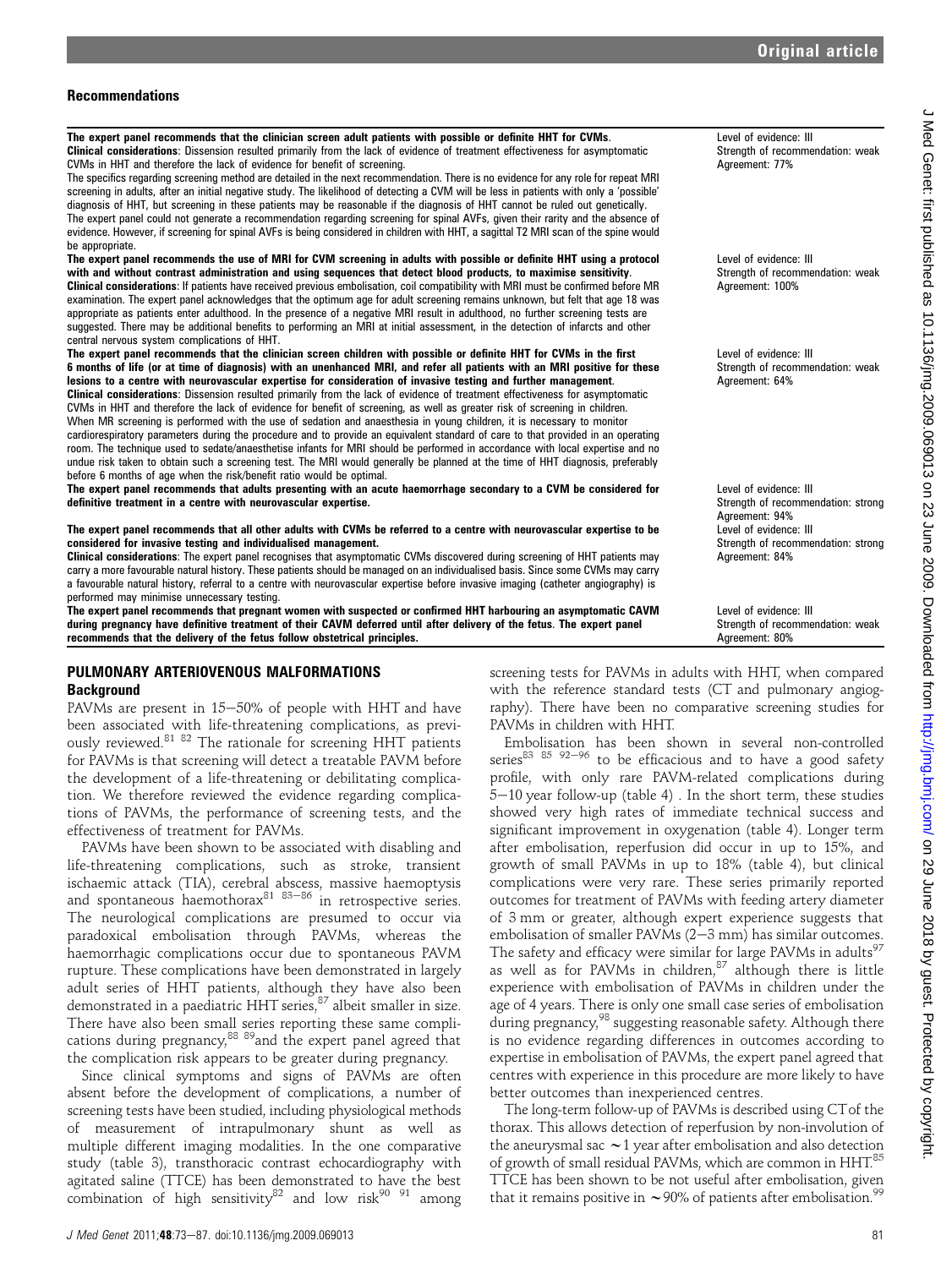# Recommendations

The expert panel recommends that clinicians screen all patients with possible or confirmed HHT for PAVMs. Clinical considerations: Screening should be performed at the time of initial clinical evaluation for HHT. Although less evidence exists in children, the expert panel included children in the screening recommendation, since they are also at risk of life-threatening complications, and treatment appears to be similarly effective.

In patients with negative initial screening, repeat screening should be considered after puberty, after pregnancy, within 5 years preceding planned pregnancy, and otherwise every  $5-10$  years.

### The expert panel recommends that clinicians use TTCE as the initial screening test for PAVMs.

Clinical considerations: Screening should be performed by clinicians with significant expertise in HHT, usually in an HHT centre of excellence, to achieve the accuracy and low risks reported in the literature. TTCE is considered positive if there is detection of any bubbles in the left atrium. Positive screening should be confirmed with unenhanced multidetector thoracic CT with thin-cut (eg, 1-2 mm) reconstructions. CT was not recommended as a screening test because of the associated radiation exposure, but could be considered for screening in centres without expertise in TTCE for PAVM screening.

In children, the choice of screening tests should be decided on a case-by-case basis, but may include clinical evaluation (for cyanosis, dyspnoea, clubbing), supine and upright pulse oximetry, chest radiography and/or TTCE.

### The expert panel recommends that clinicians treat PAVMs with transcatheter embolotherapy.

Clinical considerations: The recommendation applies to all adults with PAVMs and children with symptomatic PAVMs. The decision to treat in asymptomatic children (no dyspnoea, no exercise intolerance, no growth delay, no cyanosis or clubbing, no previous complication) should be made on a case-by-case basis. The selection of PAVMs for embolisation is based on feeding artery diameter, generally 3 mm or greater, although targeting PAVMs with feeding artery diameter as low as 2 mm may be appropriate. This procedure should be performed by clinicians with significant expertise in embolising PAVMs, usually in an HHT centre of excellence, to achieve the effectiveness and low risks reported in the literature. This is particularly relevant when considering embolisation in rare or higher risk situations, such as during pregnancy and in patients with mild-moderate pulmonary

hypertension. The panel agrees there is no role for surgical management of PAVMs, other than in the management of lifethreatening bleeding in a centre where embolisation expertise is unavailable.

The expert panel recommends that clinicians provide the following long-term advice to patients with documented PAVMs (treated or untreated):

- 1. Antibiotic prophylaxis for procedures with risk of bacteraemia
- 2. When intravenous access is in place, take extra care to avoid intravenous air
- 3. Avoidance of SCUBA diving

Clinical considerations: The rationale for recommending prophylactic antibiotics for bacteraemic procedures in people with PAVMs is based on expert opinion that cerebral abscess is common in these patients ( $\sim$ 10% before PAVM diagnosis), that cerebral abscess in these patients occurs primarily as a complication of bacteraemic procedures, the fact that cerebral abscess is associated with considerable morbidity and mortality, and that this precaution is low risk. The American Heart Association guidelines for prevention of bacterial endocarditis should be followed for choice of antibiotics.

Similarly, careful avoidance of intravenous air bubbles is recommended to prevent cerebral air embolism, and this could include an in-line filter. There are only theoretical arguments for avoidance of SCUBA diving suggesting that there may be an increased risk of complications of decompression in patients with PAVMs.

These precautions should be followed life-long, regardless of size of PAVMs, even once PAVMs are treated. These precautions should also be considered in HHT patients in whom PAVMs have not been excluded or in whom microscopic PAVMs are suspected (eg, detected on TTCE but not detectable on CT).

The expert panel recommends that clinicians provide long-term follow-up for patients who have PAVMs, in order to detect growth of untreated PAVMs and also reperfusion of treated AVMs.

Clinical considerations: Follow-up allows the identification of embolised PAVMs that have reperfused and other PAVMs that have grown large enough to be considered for embolisation. Multidetector thoracic CT with thin-section reconstruction (1–2 mm) should be undertaken within 6-12 months after embolisation and then approximately every 3 years after embolisation.

For patients with only small untreated PAVMs and in patients with suspected microscopic PAVMs (eg, detected on TTCE but not detectable on CT), the follow-up period should be determined on a case-by-case basis (approximately every  $1-5$  years) with CT (as above), with consideration for limiting radiation exposure.

# GASTROINTESTINAL BLEEDING **Background**

Although 80% of patients with HHT have gastric or small intestinal telangiectasia<sup>100</sup> on endoscopy or capsule examination, only 25-30% of patients will develop symptomatic GI bleeding,<sup>1 2 101 102</sup> which usually does not present until the 5th or 6th decades of life. Patients rarely develop significant GI bleeding before 40 years of age.<sup>1 2 101 102</sup> Women are affected with GI bleeding in a ratio of  $2-3:1.^{103}$  104

Patients with HHT and GI bleeding may or may not be symptomatic, as the bleeding is usually in a slow, chronic and intermittent fashion, often without notable melaena. Patients often have few symptoms until they become anaemic. In severe cases, HHT GI bleeding causes morbidity, dependency on blood transfusions, and increased mortality.<sup>103</sup> Severity of GI bleeding in HHT is generally based on severity of the anaemia. Gastric and duodenal telangiectasias are more common than colonic telangiectasias and contribute more to overall GI bleeding and chronic anaemia in HHT patients.<sup>105</sup>

At present, endoscopic evaluation is considered the gold standard test for evaluation of GI bleeding in HHT patients. Although the majority of patients with HHT will have GI telangiectasias, the utility of endoscopic evaluation is in the anaemic or iron-deficient patient. The presence and number of gastric and duodenal telangiectasias have been shown to predict the presence and number of jejunal telangiectasias,104 and therefore, for diagnostic purposes, an oesophagogastroduodenoscopy is sufficient in most cases.

Management of GI bleeding in HHT involves treatment of the iron-deficiency/anaemia and therapies to reduce GI bleeding. Treatment of anaemia and iron deficiency includes aggressive iron replacement and blood transfusions as necessary. There are no studies of iron replacement in HHT, but experts agree that oral iron supplementation may be sufficient in some patients, although consideration of intravenous iron supplementation may be necessary in more severe cases. There have been no studies of erythropoietin therapy in HHT, but it is sometimes considered in severe cases, in combination with iron, in an attempt to accelerate treatment of the anaemia.

Current treatment options to reduce chronic GI bleeding in HHT include hormonal therapy (oestrogen/progesterone preparations or danacrine), antifibrinolytics (aminocaproic acid or tranexamic acid), other medications reported only as isolated case reports (tamoxifen, interferon, thalidomide and sirolimus) and endoscopic therapy. There is one small double-blind placebocontrolled cross-over trial<sup>106</sup> (table 5) of combination hormonal therapy (ethinylestradiol 0.05 mg plus norethisterone 1 mg) versus placebo, each for 6 months, in 10 patients with transfusion-dependent severe GI bleeding. Five of the six HHT patients had no further GI bleeding while receiving treatment,

Level of evidence: III Strength of recommendation: strong Agreement: 96%

Level of evidence: II Strength of recommendation: weak Agreement: 96%

Level of evidence: II Strength of recommendation: strong Agreement: 96%

Level of evidence: III Strength of recommendation: weak Agreement: 87%

Level of evidence: II Strength of recommendation: strong Agreement: 100%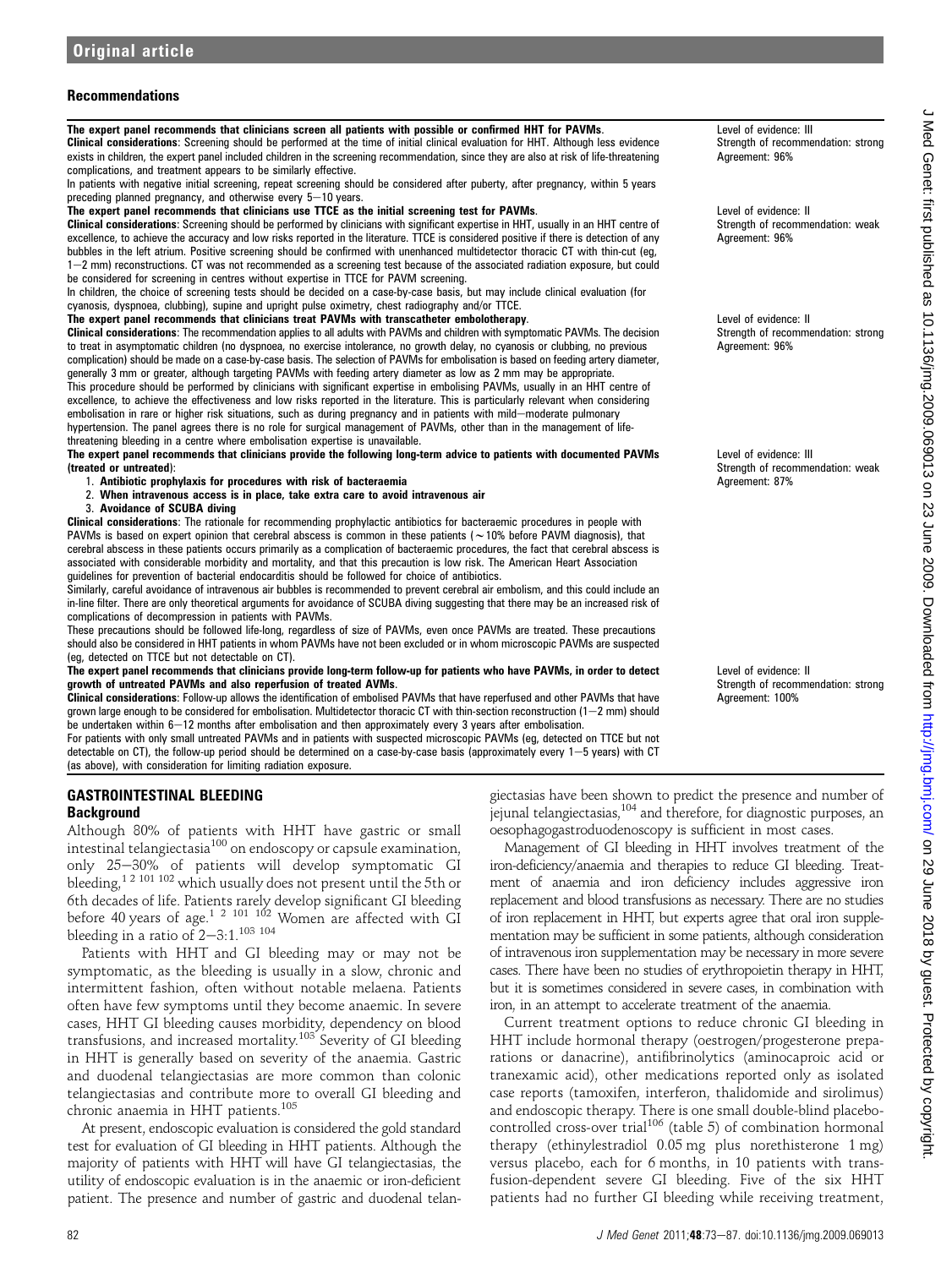and, in the overall group, there was a significant decline in transfusion requirements. In a retrospective case series $103$  of 43 HHT patients with GI bleeding, median haemoglobin improved significantly (8.6 to 9.8 mg/dL,  $p=0.0018$ ) for the 23 patients treated with medical therapy (ethinylestradiol/norethindrone in 19, danacrine in two, and aminocaproic acid in two). Although there are only other individual case reports $107$  of danacrine in HHT GI bleeding, it may be a reasonable alternative to oestrogen/progesterone therapy in male patients, as it does not have feminising effects. There is only individual case report evidence for antifibrinolytics for HHT-related GI bleeding.<sup>108</sup> but there is expert experience suggesting benefit in these patients. Overall, there is insufficient evidence to recommend any medical treatment as first-line therapy in these patients, given the potential side effects; however, there may be a role for these agents when iron replacement is insufficient to control anaemia.

There are small case series (table 5) and expert experience suggesting that local endoscopic therapy, using argon plasma coagulation (APC) or ND-YAG laser, may be beneficial in reduction of HHT-related GI bleeding. In three small case series $109-111$ of repeated ND-YAG therapy, transfusion requirements declined in more than 50% of patients. The expert panel agreed that, although the reported series were primarily of the use of ND-YAG laser, APC is the most effective method of endoscopic therapy currently available. Overall, there is insufficient evidence to recommend endoscopic therapy as first-line therapy in HHTrelated GI bleeding; however, there may be a role for endoscopic therapy when iron replacement is insufficient to control anaemia. There is no evidence or experience supporting cauterisation of colonic telangiectasia, or for surgery or transcatheter embolotherapy in the routine management of HHT-related GI bleeding. Although there is no evidence regarding differences in outcomes according to expertise in endoscopic management of GI bleeding in HHT, the expert panel agreed that clinicians with experience in HHT-related GI bleeding will better prepared to make decisions about when to treat GI telangiectasia in HHT and are likely to achieve better outcomes for these procedures.

There is no evidence of any benefit from altering nutrition or lifestyle, or screening for Helicobacter pylori in patients with HHT-related GI bleeding. HHT patients with GI bleeding should avoid anticoagulants and drugs that alter platelet function. However, when other comorbidities require use of these drugs, expert experience is that these can often be tolerated, especially when doses are kept as low as possible.

### Recommendations

The expert panel recommends that all patients over 35 years should have annual measurements of haemoglobin or haematocrit levels because of the increased risk of significant GI bleeding with age. Directed endoscopic evaluation should be undertaken in patients with anaemia disproportionate to epistaxis. The expert panel advises against GI endoscopic investigations in patients with HHT and no evidence of anaemia.

Clinical considerations: A blood test for haemoglobin and ferritin should be drawn as part of the annual physical examination with the family physician. The age of 35 is preferred, as few people begin having problems with GI bleeding before 40 and this allows measurement of baseline haemoglobin to track GI losses. Patients over 50 years of age, particularly women, are considered at higher risk of HHT-related GI bleeding. Of note, fecal occult blood testing can be falsely positive due to GI transit of swallowed epistaxis and therefore this test is not useful. In HHT patients with suspected GI bleeding, the expert panel recommends that an upper endoscopy be the first diagnostic test. The diagnosis of HHT-related GI bleeding is made in the presence of anaemia and endoscopic visualisation of characteristic GI telangiectasia in combination with clinical judgement.

Clinical considerations: HHT patients with anaemia should be referred to clinicians with HHT expertise for endoscopic visualisation to identify the source of their GI bleeding. Since the majority of the bleeding occurs in the stomach and proximal small intestine, an upper endoscopy is usually sufficient to diagnose upper GI telangiectasias. The clinician must be aware that the presence of characteristic GI telangiectasias does not necessarily indicate that they are the source of anaemia or GI bleeding and does not preclude other sources of bleeding. Wireless capsule endoscopy may be considered when direct endoscopic visualisation of the GI tract with upper and lower endoscopies does not adequately explain the anaemia.

It is not common for the GI telangiectasias in HHT to cause massive, acute GI bleeding. In HHT patients with acute GI bleeding therefore other causes should be considered first as in non-HHT patients.

The expert panel recommends oral and/or intravenous iron supplementation as first-line therapy for mild anaemia and chronic bleeding secondary to HHT-related telangiectasia.

Clinical considerations: For replenishment of iron stores, the clinician can select the oral iron formulation that is best tolerated by the patient, as long as the dosing is adequate. Often patients will require 6-12 months of, for example, ferrous fumarate 300 mg once daily, but the dose and duration are adjusted according to the patient's haemoglobin and ferritin response. If one oral iron preparation is not tolerated, then a trial of another should be considered. If oral iron replacement is insufficient or not tolerated, then intravenous iron, preferably iron sucrose, should next be considered. Haemoglobin and ferritin levels should be monitored regularly, with the frequency depending on the severity of the anaemia, until both the anaemia and iron deficiency are resolved. Some patients may require long-term or life-long iron supplementation. If additional therapy with erythropoietin is considered, patients should be screened and treated for PAVMs before therapy is initiated, because of the thrombogenic risk of erythropoietin.

#### The expert panel recommends against the use of multiple attempts at local endoscopic therapy because of the additive risk of adverse events without corresponding benefits.

Clinical considerations: The HHT patient with anaemia not responding to iron supplementation should be referred to a clinician with expertise in endoscopic treatment of HHT patients, for consideration of one or two attempts to locally cauterise visible telangiectasias. This is most likely to be beneficial when performed with APC and by an endoscopist with related experience. Since the majority of the bleeding occurs in the stomach and proximal small intestine, cauterisation during upper endoscopy is most likely to be beneficial. If initial endoscopic cauterisation is not beneficial in a given patient, further multiple attempts at endoscopic cauterisation of GI telangiectasias are unlikely to be beneficial and yet will expose the patient to unwarranted risk. Specialised endoscopy, such as enteroscopy, or performing endoscopy during surgery is not routinely used for treatment of HHT-related bleeding, but may be considered in cases where treatment of more distal lesions is being considered (distal to the duodenum and proximal to the terminal ileum).

### The expert panel recommends that the clinician consider systemic hormonal or antifibrinolytic therapy in selected HHT patients to limit ongoing GI blood loss.

Clinical considerations: When unable to maintain the haemoglobin at an acceptable level, that is,  $9-10$  g/dl or higher, with oral and/or intravenous iron, then the clinician should consider hormonal therapy or antifibrinolytic therapy, in patients without contraindications. The<br>usual dosing for hormonal therapy in HHT, based on the one study,<sup>106</sup> is daily

Danacrine 200 mg orally twice a day for 6 weeks followed by 200 mg daily in responders may be a beneficial alternative in men, with fewer side effects. Another alternative is antifibrinolytic therapy, with aminocaproic acid or tranexamic acid. Aminocaproic acid is usually started at 500 mg orally four times a day and increased to a maximum of 2500 mg orally four times a day (10 g/day). Tranexamic acid is usually started at 500 mg orally every 8-12 h and increased to  $1-1.5$  g orally every 8-12 h. Patients should be screened and treated for PAVMs before initiation of either of these systemic therapies, given the thrombogenic risk.

Level of evidence: III Strength of recommendation: strong Agreement: 89%

Level of evidence: III Strength of recommendation: strong Agreement: 90%

Level of evidence: III Strength of recommendation: weak Agreement: 97%

Level of evidence: III Strength of recommendation: weak Agreement: 90%

Level of evidence: III Strength of recommendation: weak Agreement: 100%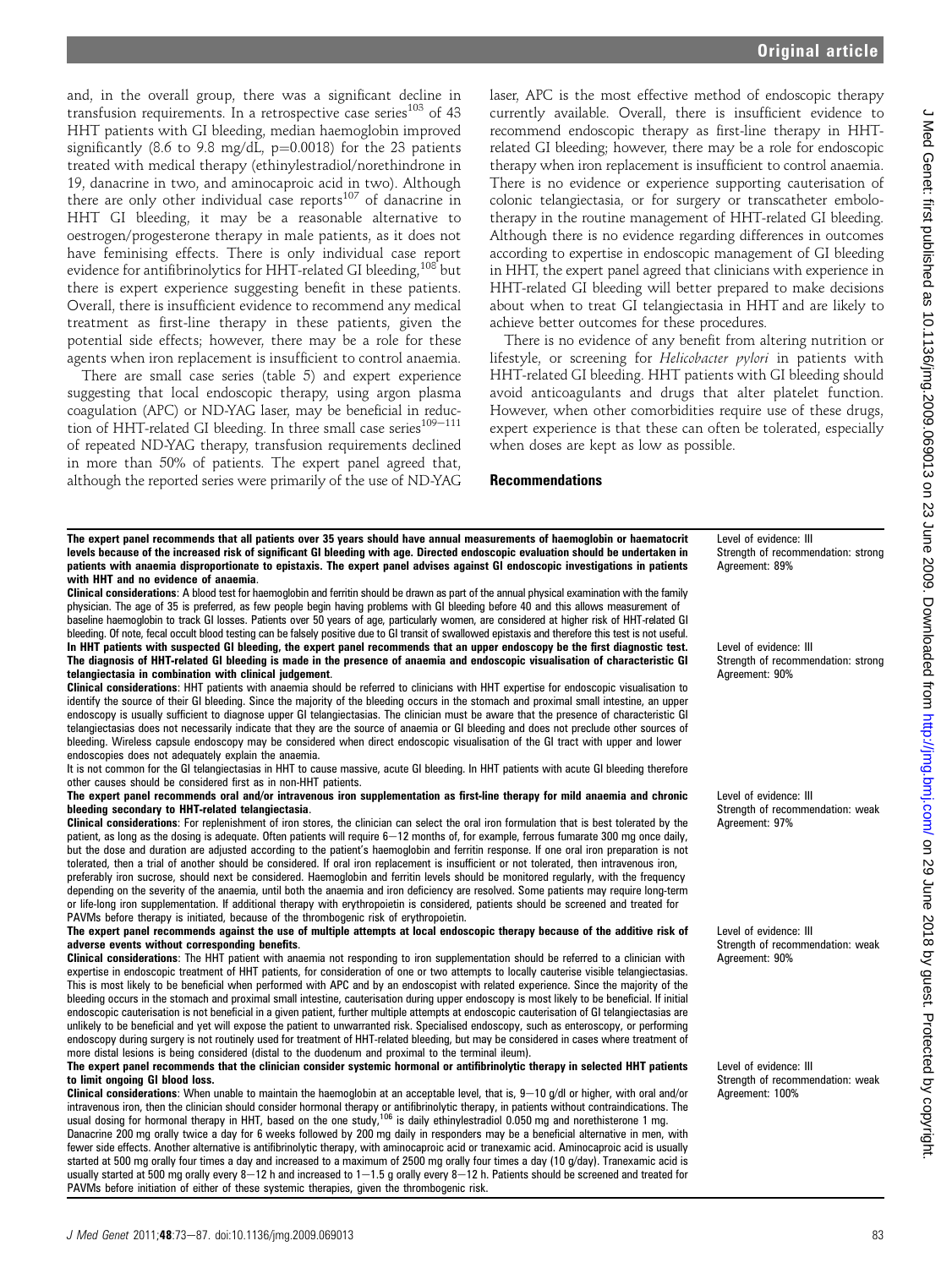# LIVER VASCULAR MALFORMATIONS **Background**

Although a consensus guideline had been recently published for the diagnosis and management of liver VMs in  $HHT<sup>4</sup>$  to be consistent, we elected to include this topic in the present guidelines. As such, we followed the same guidelines process for liver VMs as for other aspects of HHT and reviewed the evidence regarding diagnosis and treatment of liver VMs in HHT. The liver VMs recommendations reported in the present guidelines do not differ significantly from the previous guidelines.<sup>4</sup>

Liver VMs are present in  $32-78\%$  of HHT patients<sup>112-116</sup> (table 6). Although there are no published natural history data regarding liver VMs in HHT, it appears that symptoms occur in only about 8% of the patients with HHT and liver VMs.<sup>114 117</sup> The clinical presentations of liver VMs include high-output heart failure, portal hypertension and biliary necrosis.<sup>118</sup>

In patients who have symptoms suggestive of liver VMs,<sup>118</sup> it is important to establish the diagnosis of liver VMs for therapeutic and prognostic purposes. The diagnosis of liver VMs may also assist in the clinical diagnosis of HHT, since visceral involvement is one of the clinical diagnostic criteria.11 Several different imaging modalities have been reported and studied for the screening and diagnosis of liver VMs in HHT. From the least invasive to the most invasive, these tests are Doppler ultrasonography, MRI, triphasic spiral CT and mesenteric angiography. Doppler US is the least invasive test, requiring no contrast and being associated with no procedural complications. There is little experience with MRI, which does require MR-contrast administration, but involves no radiation exposure. CT is associated with radiation exposure and risk of contrast allergy. Mesenteric catheter angiography has traditionally been considered the diagnostic gold standard, but is the most invasive, and is rarely used.

Typical angiographic findings have been described in several small case series of HHT patients, $^{119-121}$  including telangiectasias, confluent VMs, hepatic artery dilatation and shunting (arterioportal, arteriovenous and/or portovenous). Triphasic CT findings have been similarly described.112 113 117 Several case series of Doppler US in HHT patients have demonstrated hepatic artery dilatation, elevated hepatic artery flow, and intrahepatic hypervascularity.113 114 116 122 123 There have been no well-designed studies reporting sensitivity and specificity of any of these tests, although the positive predictive value of Doppler US appears to be near 100%.<sup>115 123</sup> Screening studies of HHT patients (table 6) have reported a prevalence of liver VMs of  $32-72\%$  with Doppler US<sup>114–116</sup> and 67–78% with triphasic CT.112 113 In none of these studies was a diagnostic gold standard (angiography) uniformly performed; however, these prevalences are all much higher than the symptomatic rate (8%), suggesting that these tests are sensitive. There are no screening studies in children.

Histological diagnosis from liver biopsy tissue, although quite characteristic, $118$  is unnecessary, given typical imaging findings, and risky in patients with liver VMs. Focal nodular hyperplasia occurs more often in HHT than in the general population,  $124$  but can be diagnosed through imaging, without biopsy.

There are three uncontrolled case series (table 7) of treatments of liver VMs, specifically hepatic artery embolisation and liver transplantation. Hepatic artery embolisation has the objective of reducing arteriovenous or arterioportal shunting by embolising branches of the hepatic artery. Embolisation appears to be effective in improving symptoms related to high-output heart failure and mesenteric steal syndrome<sup>125</sup>; however, the effect is transient and symptoms generally recur. More importantly, ischaemic complications (ischaemic cholangitis, ischaemic cholecystitis and/or hepatic necrosis) leading to transplant or death occur in  $\sim$ 30% of the treated cases, including 50% of treated portal hypertension cases.125 The 2-year survival with embolisation was  $\sim$  73%. The expert panel agreed that the risk of post-embolisation ischaemia would probably be greatest in patients with biliary presentation of liver VMs. With liver transplantation, symptoms resolved in the majority of patients.126 127 Liver transplantation is associated with high blood transfusion requirements, prolonged hospital stay, and a relatively high rate of postoperative complications. However, the reported 5-year survival rate of 83% in the larger series<sup>127</sup> compared favourably with overall survival rates for liver transplantation.

# Recommendations

| The expert panel recommends that in patients with HHT and abnormal liver enzymes and/or a clinical picture suggestive of<br>complications of liver VMs:<br>High output heart failure (exertional dyspnoea, orthopnoea, oedema) | Level of evidence: III<br>Strength of recommend<br>Agreement: 83% |
|--------------------------------------------------------------------------------------------------------------------------------------------------------------------------------------------------------------------------------|-------------------------------------------------------------------|
| ► Portal hypertension (variceal haemorrhage, ascites)                                                                                                                                                                          |                                                                   |
| Biliary (jaundice, fever, abdominal pain)                                                                                                                                                                                      |                                                                   |
| ▶ Portosystemic encephalopathy                                                                                                                                                                                                 |                                                                   |
| $\triangleright$ Steal syndrome (intestinal ischaemia)                                                                                                                                                                         |                                                                   |
| ► Doppler US or CT should be offered as a baseline test to confirm liver VMs                                                                                                                                                   |                                                                   |
| <b>Clinical considerations</b> : The confirmation of the diagnosis of liver VMs in symptomatic patients will help prevent misdiagnosis and allow                                                                               |                                                                   |
| the clinician to provide appropriate therapy and follow-up. Either Doppler US or CT scan can be used to confirm the diagnosis, although                                                                                        |                                                                   |
| Doppler US is lower risk. In centres where expertise in the interpretation of Doppler US for diagnosis of liver VMs is lacking, triphasic                                                                                      |                                                                   |
| helical CT may be appropriate. Further, more invasive, testing may be performed depending on severity of symptoms and type of clinical                                                                                         |                                                                   |
| presentation. For example, in patients with related heart failure, right heart catheterisation with measurement of cardiac index and                                                                                           |                                                                   |
| pulmonary pressures can help guide therapy and establish baseline values. In those with symptoms of heart failure versus portal                                                                                                |                                                                   |
| hypertension, hepatic vein catheterisation with measurement of hepatic venous pressure gradient can quide therapy. For patients with                                                                                           |                                                                   |
| abdominal pain suggestive of mesenteric ischaemia, angiography might clarify the diagnosis.                                                                                                                                    |                                                                   |
| To clarify the diagnosis of HHT, the expert panel recommends screening for liver VMs, using Doppler US, in patients with 1 or 2                                                                                                | Level of evidence: III                                            |
| HHT diagnostic criteria and in whom genetic testing is either inconclusive or unavailable                                                                                                                                      | Strength of recommend                                             |
| <b>Clinical considerations</b> : The rationale for recommending screening for liver VMs to clarify the diagnosis of HHT is based on the fact that                                                                              | Agreement: 78%                                                    |
| visceral involvement is one of the diagnostic criteria for HHT, and therefore finding liver VMs in a patient with probable HHT can help                                                                                        |                                                                   |
| further clarify the diagnosis of HHT. When screening is undertaken, it is advisable to screen with the least invasive test, such as Doppler                                                                                    |                                                                   |
| US. Where expertise in Doppler US for liver VMs is lacking, a diagnosis of liver VMs can be made with triphasic CT.                                                                                                            |                                                                   |
| The expert panel recommends that liver biopsy be avoided in any patient with proven or suspected HHT.                                                                                                                          | Level of evidence: III                                            |
| <b>Clinical considerations</b> : The rationale for recommending against liver biopsy for diagnosis of liver VMs is that the diagnosis is                                                                                       | Strength of recommend                                             |
| established with imaging studies, whereas biopsy exposes the patient to an unnecessary risk of haemorrhage.                                                                                                                    | Agreement: 97%                                                    |
|                                                                                                                                                                                                                                |                                                                   |

**Continued**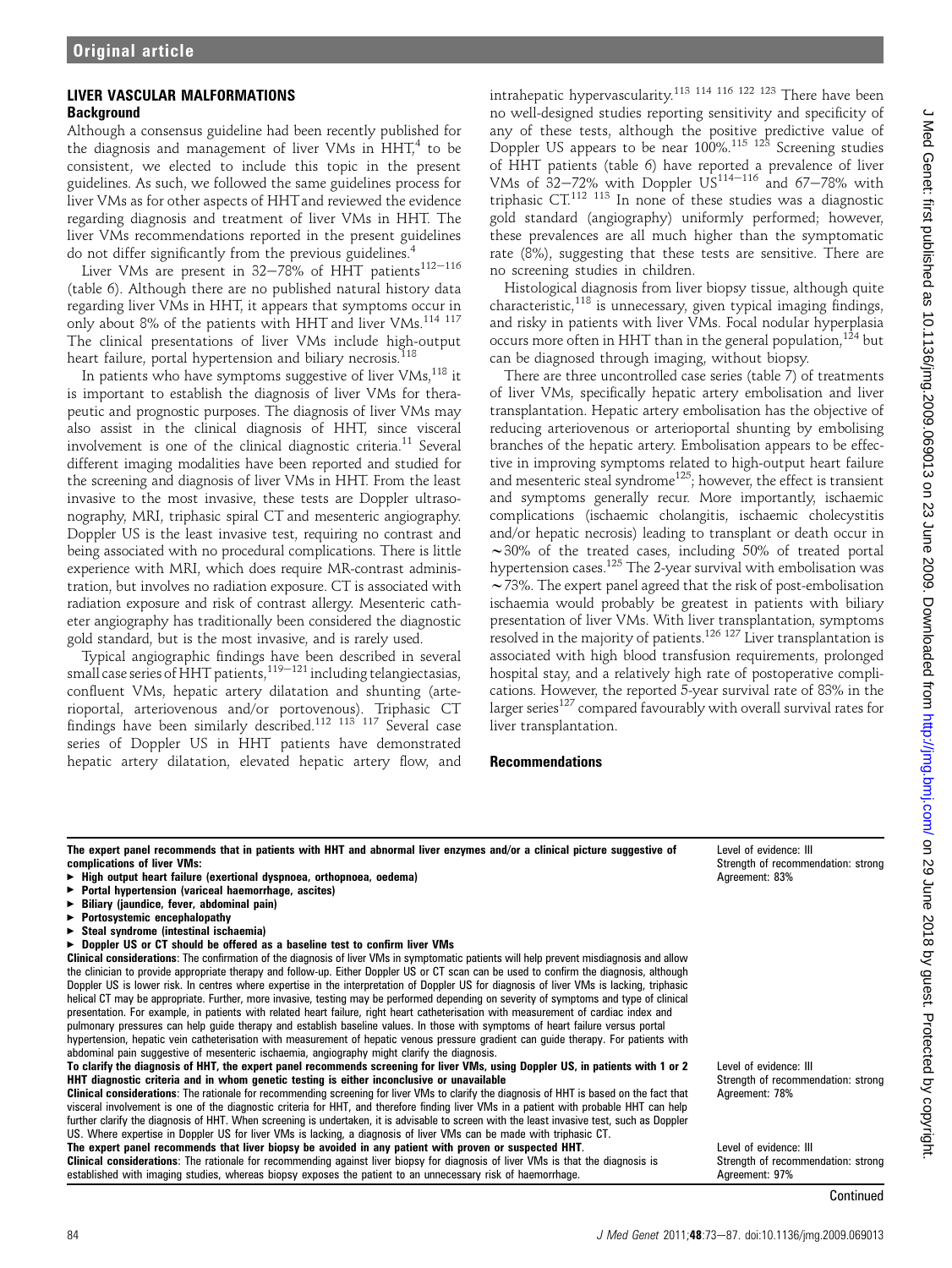### Continued

The expert panel recommends that hepatic artery embolisation be avoided in patients with liver VMs as it is only a temporising procedure associated with significant morbidity and mortality

Clinical considerations: Given the elevated risk of post-embolisation necrosis and death, this procedure should not be considered as a first-line therapeutic option. It may be reasonable for the clinician to consider hepatic artery embolisation in certain patients, such as a patient with heart failure who has failed to respond to optimal medical therapy and who does not have biliary ischaemia or portovenous shunting and who is not a transplant candidate. The risks and benefits of embolisation and transplant should be considered on an individualised basis, based on type of shunting, clinical syndrome, patient characteristics and patient preference.

The expert panel recommends that referral for liver transplantation be considered in patients with liver VMs that develop:

- $\blacktriangleright$  Ischaemic biliary necrosis
- < Intractable heart failure
- < Intractable portal hypertension

Clinical considerations: Since liver transplantation for liver VMs has a good survival rate, it is a reasonable option for patients with severe complications of liver VMs refractory to medical therapy. Patients who develop biliary necrosis have the highest mortality, particularly those who develop it in the setting of heart failure, and therefore should be prioritised for liver transplant, analogous to posttransplant patients who develop bile duct necrosis.

### Author affiliations

<sup>1</sup> Division of Respirology, Department of Medicine, St Michael's Hospital, University of Toronto, Toronto, Ontario, Canada

<sup>2</sup>Li Ka Shing Knowledge Institute, St Michael's Hospital, University of Toronto, Toronto, Ontario, Canada

<sup>3</sup>Departments of Medicine, Health Policy, Management and Evaluation, University of Toronto, Toronto, Ontario, Canada

<sup>4</sup>Section of Digestive Diseases, Department of Internal Medicine, Yale University School of Medicine, New Haven, Connecticut, USA

<sup>5</sup>University of the Saarland, Medical Faculty, Homburg/Saar, Germany

<sup>6</sup>Department of Otorhinolaryngology, Holweide Hospital, Hospitals of the City of Cologne, Cologne, Germany

<sup>7</sup>Department of Radiology, University of Utah, Salt lake City, Utah

<sup>8</sup>Section of Digestive Diseases, Yale University School of Medicine, New Haven, Connecticut, USA

<sup>9</sup>Department of Surgery, St Michael's Hospital, University of Toronto, Toronto, Ontario, Canada

<sup>10</sup>Dept of Otolaryngology/Head & Neck Surgery, University of Toronto, Toronto,

Ontario, Canada<br><sup>11</sup>UO di Gastroenterologia ed Endoscopia Digestiva, Ospedale Maggiore, Crema, Italy <sup>12</sup>Portland VA Medical Center, HHT Center of Excellence, Dotter Interventional

Institute, Oregon Health & Science University, Portland, Oregon, USA

<sup>13</sup>University of Lyon, Hospices Civils de Lyon, National reference center for rare

pulmonary diseases, Lyon, France<br><sup>14</sup>Department of Genetics, University of Pennsylvania School of Medicine, Philadelphia,

Pennsylvania, USA<br><sup>15</sup>Medical College of Georgia, Augusta, Georgia, USA

<sup>16</sup>National Human Genome Research Institute, NIH, Bethesda, Maryland, USA <sup>17</sup>Ontario Newborn Screening Program and Regional Genetics Program, Children's Hospital of Eastern Ontario, Ottawa, ON, Canada<br><sup>18</sup>Massachusetts General Hospital Gastrointestinal Unit, Boston, Massachusetts, USA

<sup>19</sup>St Antonius Hospital, Nieuwegein, The Netherlands<br><sup>20</sup>Interventional Neuroradiology, Hopital de Bicetre, Paris, France<br><sup>21</sup>Department of Otolaryngology-Head & Neck Surgery, Washington University School of Medicine, St Louis, Missouri, USA

<sup>22</sup>Department of Radiology, Washington University School of Medicine, St Louis, Missouri, USA

<sup>23</sup>National Reference Center for HHT Disease, Hotel Dieu Hospital, Hospices Civils de

Lyon, Lyon, France<br><sup>24</sup>SE Scotland Genetic Service, Western General Hospital, Edinburgh, Scotland<br><sup>25</sup>University of Pennsylvania School of Medicine, Philadelphia, Pennsylvania, USA<br><sup>26</sup>Department of Surgery, St Vincent's M Maryland, USA

<sup>30</sup>Division of Neurosurgery, Krembil Neuroscience Centre, University Health Network, Toronto, Ontario, Canada

<sup>31</sup>Yale Vascular Malformation Center, Yale University School of Medicine, New Haven,

Connecticut, USA<br><sup>32</sup>Section of Cardiovascular Medicine, Yale University School of Medicine, New Haven,

Connecticut, USA<br><sup>33</sup>Servicio de Medicina Interna, Unidad HHT, Hospital Sierrallana (Servicio Cántabro de Salud), Torrelavega (Cantabria), Spain

Acknowledgements Many thanks to the following people who contributed at different stages to the HHT Guidelines: Marianne Clancy MPA, Justine Cohen-Silver MD MSc, Sharon Straus MD MSc, Dave Davis MD, Mary Ellyn Parker RN, Ana Carvalho, Joyce Fenuta RN BScN MHS, Beth Plahn RN MHA, David Stoner BS RPh,

Keith Williams, Cheryl Wilson MA MS, Jane E Tumpson MAT MBA, Samir Gupta MD MSc, Kevin Sanders MD MSc, Anna R. Gagliardi PhD, Andrew Worster MD and Denice Feig MD MSc.

Funding John Abele on behalf of the Argosy Foundation, HHT Foundation International Inc, Canadian Institutes of Health Research, St Michael's Hospital Department of Medicine. Financial support for MEF: Nelson Arthur Hyland Foundation, Li Ka Shing Knowledge Institute of St Michael's Hospital.

**Competing interests** VP received an honorarium for attending the HHT Guidelines Conference. DP received a grant (completed) from the Ethek F Donahue Foundation to study hormonal therapy in HHT.

**Contributors** All of the authors contributed to the guidelines development and the resulting manuscript.

Provenance and peer review Not commissioned; externally peer reviewed.

### **REFERENCES**

- 1. Kieldsen AD, Vase P, Green A. Hereditary haemorrhagic telangiectasia: a population-based study of prevalence and mortality in Danish patients. J Intern  $Med$  1999; 245:31-9.
- 2. Plauchu H, de Chadarevian JP, Bideau A, Robert JM. Age-related clinical profile of hereditary hemorrhagic telangiectasia in an epidemiologically recruited population. Am J Med Genet  $1989.32.291 - 7$ .
- 3. Collaboration TA. Appraisal of Guidelines for Research & Evaluation (AGREE) Instrument. http://www.agreecollaboration.org/, 2001.
- 4. Buscarini E, Plauchu H, Garcia Tsao G, White RI Jr, Sabbà C, Miller F, Saurin JC, Pelage JP, Lesca G, Marion MJ, Perna A, Faughnan ME. Liver involvement in hereditary hemorrhagic telangiectasia: consensus recommendations. Liver Int  $2006:26:1040 - 6.$
- 5. **Goldbloom R,** Battista RN. The periodic health examination: 1. Introduction. *CMAJ* 1986:134:721-3
- 6. Schunemann HJ, Jaeschke R, Cook DJ, Bria WF, El-Solh AA, Ernst A, Fahy BF, Gould MK, Horan KL, Krishnan JA, Manthous CA, Maurer JR, McNicholas WT, Oxman AD, Rubenfeld G, Turino GM, Guyatt G; ATS Documents Development and Implementation Committee. An official ATS statement: grading the quality of evidence and strength of recommendations in ATS guidelines and recommendations. Am J Respir Crit Care Med 2006;174:605-14.
- 7. **Atkins DL,** Kenney MA. Automated external defibrillators: safety and efficacy in children and adolescents. Pediatr Clin North Am  $2004:51:1443-62$ .
- 8. **Porteous ME,** Burn J, Proctor SJ. Hereditary haemorrhagic telangiectasia:<br>a clinical analysis. J Med Genet 1992;29:527-30.
- 9. Berg J, Porteous M, Reinhardt D, Gallione C, Holloway S, Umasunthar T, Lux A, McKinnon W, Marchuk D, Guttmacher A. Hereditary haemorrhagic telangiectasia: a questionnaire based study to delineate the different phenotypes caused by endoglin and ALK1 mutations. J Med Genet 2003;40:585-90.
- 10. Os AA, Friedman CM, White RI Jr. The natural history of epistaxis in hereditary hemorrhagic telangiectasia. Laryngoscope 1991;101:977-80.
- 11. Shovlin CL, Guttmacher AE, Buscarini E, Faughnan ME, Hyland RH, Westermann CJ, Kjeldsen AD, Plauchu H. Diagnostic criteria for hereditary hemorrhagic telangiectasia (Rendu-Osler-Weber syndrome). Am J Med Genet  $2000:91:66 - 7$
- 12. Morgan T, McDonald J, Anderson C, Ismail M, Miller F, Mao R, Madan A, Barnes P, Hudgins L, Manning M. Intracranial hemorrhage in infants and children with hereditary hemorrhagic telangiectasia (Osler-Weber-Rendu syndrome). Pediatrics 2002;109:E12.
- 13. Cole SG, Begbie ME, Wallace GM, Shovlin CL. A new locus for hereditary haemorrhagic telangiectasia (HHT3) maps to chromosome 5. J Med Genet 2005;42:577-82.
- 14. Bayrak-Toydemir P, McDonald J, Akarsu N, Toydemir RM, Calderon F, Tuncali T, Tang W, Miller F, Mao R. A fourth locus for hereditary hemorrhagic telangiectasia maps to chromosome 7. Am J Med Genet A 2006;140:2155-62.
- 15. Gallione CJ, Repetto GM, Legius E, Rustgi AK, Schelley SL, Tejpar S, Mitchell G, Drouin E, Westermann CJ, Marchuk DA. A combined syndrome of juvenile polyposis and hereditary haemorrhagic telangiectasia associated with mutations in MADH4 (SMAD4). Lancet 2004;363:852-9.

Level of evidence: III Strength of recommendation: strong Agreement: 94%

Level of evidence: III Strength of recommendation: strong Agreement: 94%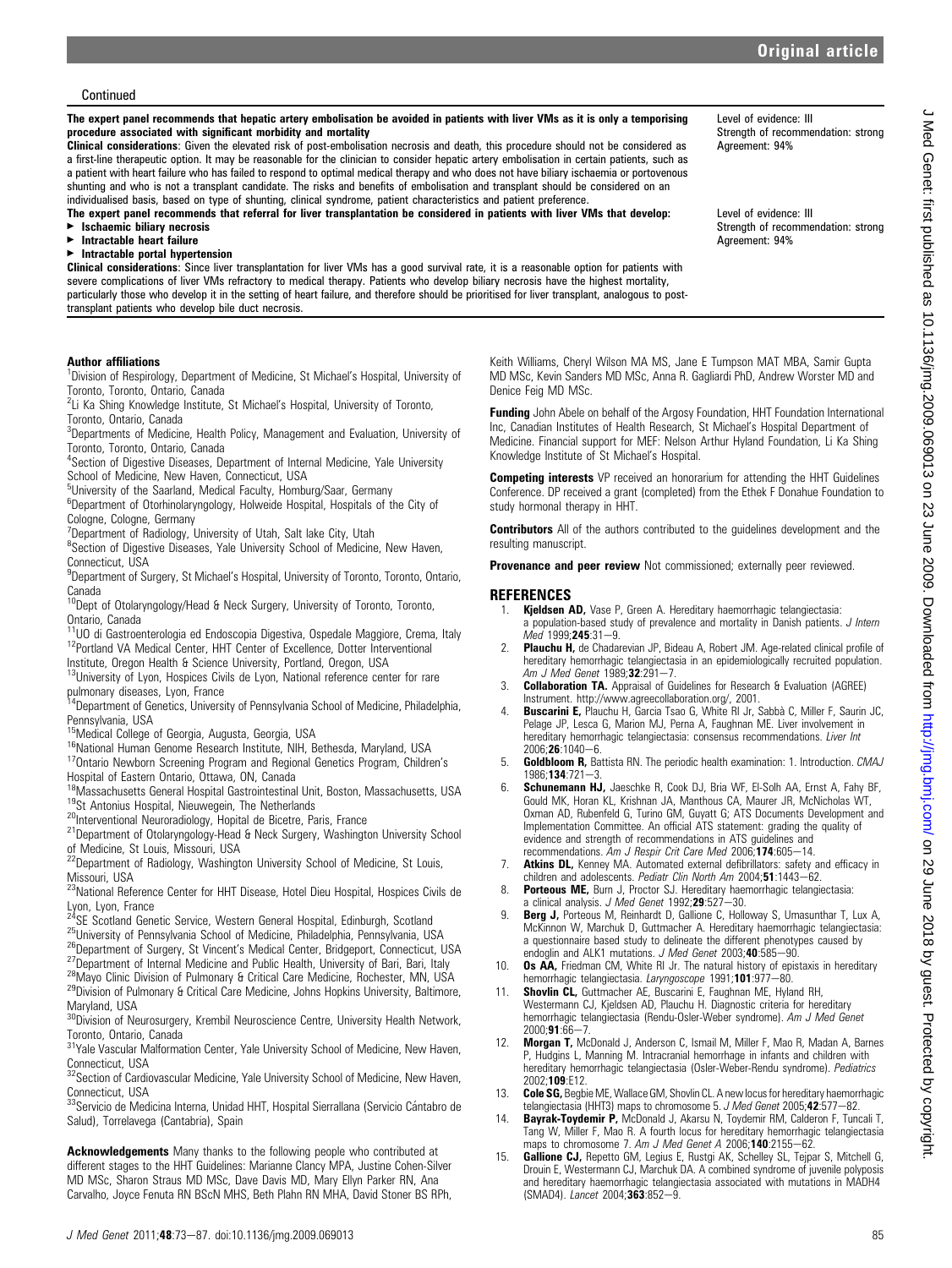- 16. **Bossler AD,** Richards J, George C, Godmilow L, Ganguly A, Novel mutations in ENG and ACVRL1 identified in a series of 200 individuals undergoing clinical genetic testing for hereditary hemorrhagic telangiectasia (HHT): correlation of genotype<br>with phenotype*. Hum Mutat 2*006;**27**:667—75.
- 17. Prigoda NL, Savas S, Abdalla SA, Piovesan B, Rushlow D, Vandezande K, Zhang E, Ozcelik H, Gallie BL, Letarte M. Hereditary haemorrhagic telangiectasia: mutation detection, test sensitivity and novel mutations. J Med Genet  $2006:43:722-8.$
- 18. **Gallione CJ,** Richards JA, Letteboer TG, Rushlow D, Prigoda NL, Leedom TP, Ganguly A, Castells A, Ploos van Amstel JK, Westermann CJ, Pyeritz RE, Marchuk DA. SMAD4 mutations found in unselected HHT patients. J Med Genet 2006;43:793-7
- 19. Lesca G, Burnichon N, Raux G, Tosi M, Pinson S, Marion MJ, Babin E, Gilbert-Dussardier B, Rivière S, Goizet C, Faivre L, Plauchu H, Frébourg T,<br>Calender A, Giraud S; French Rendu-Osler Network. Distribution of ENG and ACVRL1 (ALK1) mutations in French HHT patients. Hum Mutat 2006;27:598.
- 20. Kjeldsen AD, Moller TR, Brusgaard K, Vase P, Andersen PE. Clinical symptoms according to genotype amongst patients with hereditary haemorrhagic telangiectasia. J Intern Med 2005;258:349-55.
- 21. Letteboer TG, Mager JJ, Snijder RJ, Koeleman BP, Lindhout D, Ploos van Amstel JK, Westermann CJ. Genotype-phenotype relationship in hereditary haemorrhagic telangiectasia. J Med Genet 2006;43:371-7.
- 22. Bayrak-Toydemir P, McDonald J, Markewitz B, Lewin S, Miller F, Chou LS, Gedge F, Tang W, Coon H, Mao R. Genotype-phenotype correlation in hereditary hemorrhagic telangiectasia: mutations and manifestations. Am J Med Genet A 2006:140:463-70.
- 23. **Dunlop MG.** Guidance on gastrointestinal surveillance for hereditary non-polyposis colorectal cancer, familial adenomatous polypolis, juvenile polyposis, and Peutz-Jeghers syndrome. Gut 2002;51 (Suppl 5): $V21-7$ .
- 24. Shah RK, Dhingra JK, Shapshay SM. Hereditary hemorrhagic telangiectasia: a review of 76 cases. Laryngoscope 2002;112:767-73.
- 25. Pasculli G, Resta F, Guastamacchia E, Di Gennaro L, Suppressa P, Sabba C. Health-related quality of life in a rare disease: hereditary hemorrhagic telangiectasia (HHT) or Rendu-Osler-Weber disease. Qual Life Res  $2004$ ; 13:1715-23.
- 26. McCaffrey TV, Kern EB, Lake CF. Management of epistaxis in hereditary hemorrhagic telangiectasia. Review of 80 cases. Arch Otolaryngol 1977;103:627-30.
- 27. McCabe WP, Kelly AP Jr. Management of epistaxis in Osler-Weber-Rendu disease: recurrence of telangiectases within a nasal skin graft. Plast Reconstr Surg 1972:50:114-18.
- 28. Bergler W, Sadick H, Gotte K, Riedel F, Hormann K. Topical estrogens combined with argon plasma coagulation in the management of epistaxis in hereditary hemorrhagic telangiectasia. Ann Otol Rhinol Laryngol 2002;111:222-8.
- 29. Klepfish A, Berrebi A, Schattner A. Intranasal tranexamic acid treatment for severe epistaxis in hereditary hemorrhagic telangiectasia. Arch Intern Med 2001;161:767.
- 30. Mahoney EJ, Shapshay SM. Nd-YAG laser photocoagulation for epistaxis associated with hereditary hemorrhagic telangiectasia. Laryngoscope 2005:115:373-5.
- 31. Werner JA, Lippert BM, Geisthoff UW, Rudert H. [Nd:YAG laser therapy of recurrent epistaxis in hereditary hemorrhagic telangiectasia]. Laryngorhinootologie 1997:76:495-501
- 32. Karapantzos I, Tsimpiris N, Goulis DG, Van Hoecke H, Van Cauwenberge P, Danielides V. Management of epistaxis in hereditary hemorrhagic telangiectasia by Nd:YAG laser and quality of life assessment using the HR-QoL questionnaire. Eur Arch Otorhinolaryngol 2005;262:830-3.
- 33. Bergler W, Riedel F, Baker-Schreyer A, Juncker C, Hormann K. Argon plasma coagulation for the treatment of hereditary hemorrhagic telangiectasia. Laryngoscope 1999;109:15-20.
- 34. **Siegel MB,** Keane WM, Atkins JF Jr, Rosen MR. Control of epistaxis in patients with hereditary hemorrhagic telangiectasia. Otolaryngol Head Neck Surg 1991;105:675-9.
- 35. Fiorella ML, Ross D, Henderson KJ, White RI Jr. Outcome of septal dermoplasty in patients with hereditary hemorrhagic telangiectasia. Laryngoscope  $2005; 115:301 - 5.$
- 36. Lund VJ, Howard DJ. Closure of the nasal cavities in the treatment of refractory hereditary haemorrhagic telangiectasia. J Laryngol Otol 1997;111:30-3.
- 37. **Hitchings AE,** Lennox PA, Lund VJ, Howard DJ. The effect of treatment for epistaxis secondary to hereditary hemorrhagic telangiectasia. Am J Rhinol  $2005:19:75-8.$
- 38. Gluckman JL, Portugal LG. Modified Young's procedure for refractory epistaxis due to hereditary hemorrhagic telangiectasia. Laryngoscope 1994;104:1174-7.
- 39. Fischer M, Dietrich U, Labisch C, Zanella FE, Jahnke K. [Critical evaluation of vascular embolization in patients with Rendu-Osler disease] (In German).<br>*Laryngorhinootologie* 1997;**76**:490—4.
- 40. Elden L, Montanera W, Terbrugge K, Willinsky R, Lasjaunias P, Charles D. Angiographic embolization for the treatment of epistaxis: a review of 108 cases. Otolaryngol Head Neck Surg 1994;111:44-50.<br>41. **Borsik M,** Herbreteau D, Deffrennes D, Guichard JP, Aymard A, Merland JJ,
- Tran Ba Huy P. [Treatment of epistaxis in Rendu-Osler disease by intramucosal injection of ethibloc] (In French). Ann Otolaryngol Chir Cervicofac 1992 **109** 273-6
- 42. Jankowski R, Beaudouin E, Kanny G, Wayoff M, Moneret-Vautrin DA. [Hypersensitivity accidents to thrombin following the use of biological glues] (In French). Ann Otolaryngol Chir Cervicofac 1992;109:95-9.
- 43. Vase P. Estrogen treatment of hereditary hemorrhagic telangiectasia A double-blind controlled clinical trial. Acta Med Scand 1981;209:393-6.
- 44. Geisthoff UW. Clinical Aspects of Hereditary Hemorrhagic Telangiectasia. [Habilitation thesis]. Homburg/Saar: University of the Saarland, 2006.
- 45. **Andersen PJ,** Kjeldsen AD, Nepper-Rasmussen J. Selective embolization in the<br>treatment of intractable epistaxis. Acta Otolaryngol 2005;**125**:293-7.
- 46. **Ojemann RG,** Ogilvy CS, Crowell RM, Heros RC. Surgical Management of Neurovascular Disease. 3rd edn. Baltimore: Williams and Wilkins, 1995.
- 47. Krings T, Ozanne A, Chng SM, Alvarez H, Rodesch G, Lasjaunias PL. Neurovascular phenotypes in hereditary haemorrhagic telangiectasia patients according to age.<br>Review of 50 consecutive patients aged 1 day-60 years. Neuroradiology  $2005:47:711-20$
- 48. Maher CO, Piepgras DG, Brown RD Jr, Friedman JA, Pollock BE. Cerebrovascular manifestations in 321 cases of hereditary hemorrhagic telangiectasia. Stroke 2001:32:877-82
- 49. Morgan MK, Zurin AA, Harrington T, Little N. Changing role for preoperative embolisation in the management of arteriovenous malformations of the brain. J Clin Neurosci 2000:7:527-30
- 50. Fulbright RK, Chaloupka JC, Putman CM, Sze GK, Merriam MM, Lee GK, Fayad PB, Awad IA, White RI Jr. MR of hereditary hemorrhagic telangiectasia: prevalence and spectrum of cerebrovascular malformations. AJNR Am J Neuroradiol 1998:19:477-84
- 51. Willemse RB, Mager JJ, Westermann CJ, Overtoom TT, Mauser H, Wolbers JG. Bleeding risk of cerebrovascular malformations in hereditary hemorrhagic telangiectasia. J Neurosurg 2000;92:779-84.
- 52. MacDonald RL, Stoodley M, Weir B. Vascular malformations of the central
- nervous system. Neurosurgery Quarterly December 2001;11:231-47.<br>53. Matsubara S, Mandzia JL, ter Brugge K, Willinsky RA, Faughnan ME. Angiographic and clinical characteristics of patients with cerebral arteriovenous malformations associated with hereditary hemorrhagic telangiectasia. AJNR Am J Neuroradiol 2000;21:1016-20.
- 54. Willinsky RA, Lasjaunias P, Terbrugge K, Burrows P. Multiple cerebral arteriovenous malformations (AVMs). Review of our experience from 203 patients with cerebral vascular lesions. Neuroradiology  $1990;32:207-10$ .
- 55. **Cullen S,** Alvarez H, Rodesch G, Lasjaunias P. Spinal arteriovenous shunts presenting before 2 years of age: analysis of 13 cases. Childs Nerv Syst 2006; $22$ :1103-10.
- 56. Berman MF, Hartmann A, Mast H, Sciacca RR, Mohr JP, Pile-Spellman J, Young WL. Determinants of resource utilization in the treatment of brain arteriovenous malformations. AJNR Am J Neuroradiol 1999;20:2004-8.
- 57. Mei-Zahav M, Letarte M, Faughnan ME, Abdalla SA, Cymerman U, MacLusky IB. Symptomatic children with hereditary hemorrhagic telangiectasia: a pediatric center experience. Arch Pediatr Adolesc Med 2006;160:596-601.
- 58. Mandzia JL, terBrugge KG, Faughnan ME, Hyland RH. Spinal cord arteriovenous malformations in two patients with hereditary hemorrhagic telangiectasia. Childs Nerv Syst  $1999, 15.80 - 3$ .
- 59. Leung KM, Agid R, terBrugge K. Spontaneous regression of a cerebral arteriovenous malformation in a child with hereditary hemorrhagic telangiectasia. Case report. J Neurosurg 2006;105 $(5 \text{ Suppl})$ :428-31.
- 60. Cloft HJ. Spontaneous regression of cerebral arteriovenous malformation in hereditary hemorrhagic telangiectasia. AJNR Am J Neuroradiol 2002;23:1049-50.
- 61. Willinsky RA, Taylor SM, TerBrugge K, Farb RI, Tomlinson G, Montanera W. Neurologic complications of cerebral angiography: prospective analysis of 2,899 procedures and review of the literature. Radiology 2003;227:522-8.
- 62. Gauvrit JY, Oppenheim C, Nataf F, Naggara O, Trystram D, Munier T, Fredy D, Pruvo JP, Roux FX, Leclerc X, Meder JF. Three-dimensional dynamic magnetic resonance angiography for the evaluation of radiosurgically treated cerebral arteriovenous malformations. Eur Radiol 2006;16:583-91.
- 63. Mori H, Aoki S, Okubo T, Hayashi N, Masumoto T, Yoshikawa T, Tago M, Shin M, Kurita H, Abe O, Ohtomo K. Two-dimensional thick-slice MR digital subtraction angiography in the assessment of small to medium-size intracranial arteriovenous malformations. Neuroradiology 2003;45:27-33.
- 64. Mukherji SK, Quisling RG, Kubilis PS, Finn JP, Friedman WA. Intracranial arteriovenous malformations: quantitative analysis of magnitude contrast MR angiography versus gradient-echo MR imaging versus conventional angiography. Radiology 1995;196:187-93.
- 65. Mast H, Mohr JP, Thompson JL, Osipov A, Trocio SH, Mayer S, Young WL. Transcranial Doppler ultrasonography in cerebral arteriovenous malformations. Diagnostic sensitivity and association of flow velocity with spontaneous hemorrhage and focal neurological deficit. Stroke 1995;26:1024-7.
- 66. Sommer C, Mullges W, Ringelstein EB. Noninvasive assessment of intracranial fistulas and other small arteriovenous malformations. Neurosurgery  $1992:30:522-8.$
- 67. Lundby B, Gordon P, Hugo F. MRI in children given gadodiamide injection: safety<br>and efficacy in CNS and body indications. *Eur J Radiol* 1996;23:190–6.
- 68. Haw CS, terBrugge K, Willinsky R, Tomlinson G. Complications of embolization of arteriovenous malformations of the brain. J Neurosurg 2006;104:226-32.<br>69. Lawton MT, Du R, Tran MN, Achrol AS, McCulloch CE, Johnston SC, Quinnine NJ,
- Young WL. Effect of presenting hemorrhage on outcome after microsurgical resection of brain arteriovenous malformations. Neurosurgery 2005;56:485-93; discussion 485-93.
- 70. Lunsford LD, Kondziolka D, Flickinger JC, Bissonette DJ, Jungreis CA, Maitz AH, Horton JA, Coffey RJ. Stereotactic radiosurgery for arteriovenous malformations of the brain.  $J$  Neurosurg 1991; 75:512-24.
- 71. Meisel HJ, Mansmann U, Alvarez H, Rodesch G, Brock M, Lasjaunias P. Cerebral arteriovenous malformations and associated aneurysms: analysis of 305 cases from a series of 662 patients. Neurosurgery 2000;46:793-800; discussion 800-2.
- 72. Pollock BE, Flickinger JC, Lunsford LD, Bissonette DJ, Kondziolka D. Hemorrhage risk after stereotactic radiosurgery of cerebral arteriovenous malformations. Neurosurgery 1996;38:652-9; discussion 659-61.